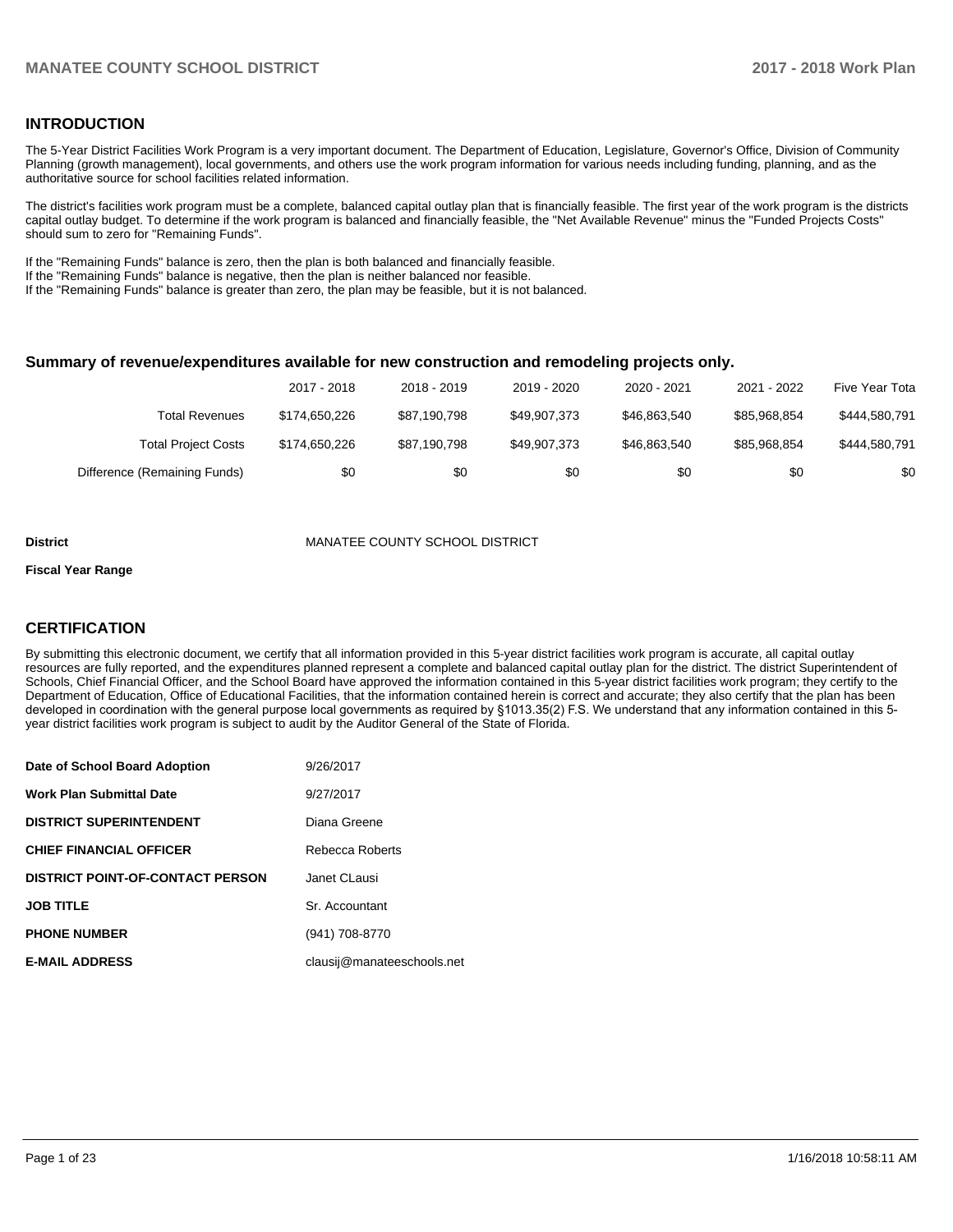# **Expenditures**

#### **Expenditure for Maintenance, Repair and Renovation from 1.50-Mills and PECO**

Annually, prior to the adoption of the district school budget, each school board must prepare a tentative district facilities work program that includes a schedule of major repair and renovation projects necessary to maintain the educational and ancillary facilities of the district.

| Item                                                                                                                                                                                                                                                                                                                                                                                                                                                                                                                                                                                                                                                                                                                                                                                                                                                                                                                                                                                                                                                                                                                                                                                                                                                                                                                                      | 2017 - 2018<br><b>Actual Budget</b> | 2018 - 2019<br>Projected | 2019 - 2020<br>Projected | 2020 - 2021<br>Projected | 2021 - 2022<br>Projected | <b>Total</b> |
|-------------------------------------------------------------------------------------------------------------------------------------------------------------------------------------------------------------------------------------------------------------------------------------------------------------------------------------------------------------------------------------------------------------------------------------------------------------------------------------------------------------------------------------------------------------------------------------------------------------------------------------------------------------------------------------------------------------------------------------------------------------------------------------------------------------------------------------------------------------------------------------------------------------------------------------------------------------------------------------------------------------------------------------------------------------------------------------------------------------------------------------------------------------------------------------------------------------------------------------------------------------------------------------------------------------------------------------------|-------------------------------------|--------------------------|--------------------------|--------------------------|--------------------------|--------------|
| <b>HVAC</b>                                                                                                                                                                                                                                                                                                                                                                                                                                                                                                                                                                                                                                                                                                                                                                                                                                                                                                                                                                                                                                                                                                                                                                                                                                                                                                                               | \$9,821,897                         | \$13,717,000             | \$6.047.000              | \$9.777.000              | \$6,358,000              | \$45,720,897 |
| ANNA MARIA ELEMENTARY, ANNIE WILLIAMS ELEMENTARY, BALLARD ELEMENTARY, BAYSHORE ELEMENTARY, BAYSHORE SENIC<br>Locations:<br>HIGH, BLACKBURN ELEMENTARY, BLANCHE H DAUGHTREY ELEMENTARY, BRADEN RIVER ELEMENTARY, BRADEN RIVER HIGH,<br>BRADEN RIVER MIDDLE, BUFFALO CREEK MIDDLE, CARLOS E HAILE MIDDLE, ELECTA ARCOTTE LEE MIDDLE, FLORINE J ABEL<br>ELEMENTARY, FRANCES WAKELAND ELEMENTARY, FREEDOM ELEMENTARY, G.D. ROGERS GARDEN-BULLOCK ELEMENTARY,<br>GENE WITT ELEMENTARY, GILBERT W MCNEAL ELEMENTARY, GULLETT ELEMENTARY, H S MOODY ELEMENTARY, HORIZONS<br>ACADEMY, IDA M STEWART ELEMENTARY, JAMES TILLMAN ELEMENTARY, JESSIE P MILLER ELEMENTARY, LAKEWOOD RANCH<br>SENIOR HIGH, LINCOLN MIDDLE, LOUISE ROGERS JOHNSON MIDDLE, MANATEE ELEMENTARY, MANATEE SENIOR HIGH, MANATEE<br>TECHNICAL COLLEGE, MARJORIE G KINNAN ELEMENTARY, MARTHA B KING MIDDLE, MATZKE SUPPORT CENTER, MYAKKA CITY<br>ELEMENTARY, ONECO ELEMENTARY, PALM VIEW ELEMENTARY, PALMA SOLA ELEMENTARY, PALMETTO ELEMENTARY (NEW),<br>PALMETTO SENIOR HIGH, R DAN NOLAN MIDDLE, ROBERT H PRINE ELEMENTARY, SAMOSET ELEMENTARY, SARA SCOTT HARLLEI<br>MIDDLE, SEA BREEZE ELEMENTARY, SOUTHEAST SENIOR HIGH, TARA ELEMENTARY, VIRGIL MILLS ELEMENTARY, W D SUGG<br>MIDDLE, WILLIAM H BASHAW ELEMENTARY, WILLIAM MONROE ROWLETT ELEMENTARY, WILLIS ELEMENTARY |                                     |                          |                          |                          |                          |              |
| Flooring                                                                                                                                                                                                                                                                                                                                                                                                                                                                                                                                                                                                                                                                                                                                                                                                                                                                                                                                                                                                                                                                                                                                                                                                                                                                                                                                  | \$2,927,172                         | \$765,000                | \$1,765,000              | \$715,000                | \$665,000                | \$6,837,172  |
| ANNA MARIA ELEMENTARY, ANNIE WILLIAMS ELEMENTARY, BALLARD ELEMENTARY, BAYSHORE ELEMENTARY, BAYSHORE SENIC<br>Locations:<br>HIGH, BLACKBURN ELEMENTARY, BLANCHE H DAUGHTREY ELEMENTARY, BRADEN RIVER ELEMENTARY, BRADEN RIVER HIGH,<br>BRADEN RIVER MIDDLE, BUFFALO CREEK MIDDLE, CARLOS E HAILE MIDDLE, ELECTA ARCOTTE LEE MIDDLE, FLORINE J ABEL<br>ELEMENTARY, FRANCES WAKELAND ELEMENTARY, FREEDOM ELEMENTARY, G.D. ROGERS GARDEN-BULLOCK ELEMENTARY,<br>GENE WITT ELEMENTARY, GILBERT W MCNEAL ELEMENTARY, GULLETT ELEMENTARY, H S MOODY ELEMENTARY, HORIZONS<br>ACADEMY, IDA M STEWART ELEMENTARY, JAMES TILLMAN ELEMENTARY, JESSIE P MILLER ELEMENTARY, LAKEWOOD RANCH<br>SENIOR HIGH, LINCOLN MIDDLE, LOUISE ROGERS JOHNSON MIDDLE, MANATEE ELEMENTARY, MANATEE SENIOR HIGH, MANATEE<br>TECHNICAL COLLEGE, MARJORIE G KINNAN ELEMENTARY, MARTHA B KING MIDDLE, MATZKE SUPPORT CENTER, MYAKKA CITY<br>ELEMENTARY, ONECO ELEMENTARY, PALM VIEW ELEMENTARY, PALMA SOLA ELEMENTARY, PALMETTO ELEMENTARY (NEW),<br>PALMETTO SENIOR HIGH, R DAN NOLAN MIDDLE, ROBERT H PRINE ELEMENTARY, SAMOSET ELEMENTARY, SARA SCOTT HARLLEI<br>MIDDLE, SEA BREEZE ELEMENTARY, SOUTHEAST SENIOR HIGH, TARA ELEMENTARY, VIRGIL MILLS ELEMENTARY, W D SUGG<br>MIDDLE, WILLIAM H BASHAW ELEMENTARY, WILLIAM MONROE ROWLETT ELEMENTARY, WILLIS ELEMENTARY |                                     |                          |                          |                          |                          |              |
| Roofing                                                                                                                                                                                                                                                                                                                                                                                                                                                                                                                                                                                                                                                                                                                                                                                                                                                                                                                                                                                                                                                                                                                                                                                                                                                                                                                                   | \$3.601.500                         | \$713,000                | \$876,000                | \$1,019,000              | \$3,521,000              | \$9,730,500  |
| ANNA MARIA ELEMENTARY, ANNIE WILLIAMS ELEMENTARY, BALLARD ELEMENTARY, BAYSHORE ELEMENTARY, BAYSHORE SENIC<br>Locations:<br>HIGH, BLACKBURN ELEMENTARY, BLANCHE H DAUGHTREY ELEMENTARY, BRADEN RIVER ELEMENTARY, BRADEN RIVER HIGH,<br>BRADEN RIVER MIDDLE, BUFFALO CREEK MIDDLE, CARLOS E HAILE MIDDLE, ELECTA ARCOTTE LEE MIDDLE, FLORINE J ABEL<br>ELEMENTARY, FRANCES WAKELAND ELEMENTARY, FREEDOM ELEMENTARY, G.D. ROGERS GARDEN-BULLOCK ELEMENTARY,<br>GENE WITT ELEMENTARY, GILBERT W MCNEAL ELEMENTARY, GULLETT ELEMENTARY, H S MOODY ELEMENTARY, HORIZONS<br>ACADEMY, IDA M STEWART ELEMENTARY, JAMES TILLMAN ELEMENTARY, JESSIE P MILLER ELEMENTARY, LAKEWOOD RANCH<br>SENIOR HIGH, LINCOLN MIDDLE, LOUISE ROGERS JOHNSON MIDDLE, MANATEE ELEMENTARY, MANATEE SENIOR HIGH, MANATEE<br>TECHNICAL COLLEGE, MARJORIE G KINNAN ELEMENTARY, MARTHA B KING MIDDLE, MATZKE SUPPORT CENTER, MYAKKA CITY<br>ELEMENTARY, ONECO ELEMENTARY, PALM VIEW ELEMENTARY, PALMA SOLA ELEMENTARY, PALMETTO ELEMENTARY (NEW),<br>PALMETTO SENIOR HIGH, R DAN NOLAN MIDDLE, ROBERT H PRINE ELEMENTARY, SAMOSET ELEMENTARY, SARA SCOTT HARLLEI<br>MIDDLE, SEA BREEZE ELEMENTARY, SOUTHEAST SENIOR HIGH, TARA ELEMENTARY, VIRGIL MILLS ELEMENTARY, W D SUGG<br>MIDDLE, WILLIAM H BASHAW ELEMENTARY, WILLIAM MONROE ROWLETT ELEMENTARY, WILLIS ELEMENTARY |                                     |                          |                          |                          |                          |              |
| Safety to Life                                                                                                                                                                                                                                                                                                                                                                                                                                                                                                                                                                                                                                                                                                                                                                                                                                                                                                                                                                                                                                                                                                                                                                                                                                                                                                                            | \$2,059,230                         | \$864,000                | \$686,500                | \$796,500                | \$996,500                | \$5,402,730  |
| ANNA MARIA ELEMENTARY, ANNIE WILLIAMS ELEMENTARY, BALLARD ELEMENTARY, BAYSHORE ELEMENTARY, BAYSHORE SENIC<br>Locations:<br>HIGH, BLACKBURN ELEMENTARY, BLANCHE H DAUGHTREY ELEMENTARY, BRADEN RIVER ELEMENTARY, BRADEN RIVER HIGH,<br>BRADEN RIVER MIDDLE, BUFFALO CREEK MIDDLE, CARLOS E HAILE MIDDLE, ELECTA ARCOTTE LEE MIDDLE, FLORINE J ABEL<br>ELEMENTARY, FRANCES WAKELAND ELEMENTARY, FREEDOM ELEMENTARY, G.D. ROGERS GARDEN-BULLOCK ELEMENTARY.<br>GENE WITT ELEMENTARY, GILBERT W MCNEAL ELEMENTARY, GULLETT ELEMENTARY, H S MOODY ELEMENTARY, HORIZONS<br>ACADEMY, IDA M STEWART ELEMENTARY, JAMES TILLMAN ELEMENTARY, JESSIE P MILLER ELEMENTARY, LAKEWOOD RANCH<br>SENIOR HIGH, LINCOLN MIDDLE, LOUISE ROGERS JOHNSON MIDDLE, MANATEE ELEMENTARY, MANATEE SENIOR HIGH, MANATEE<br>TECHNICAL COLLEGE. MARJORIE G KINNAN ELEMENTARY. MARTHA B KING MIDDLE. MATZKE SUPPORT CENTER. MYAKKA CITY<br>ELEMENTARY. ONECO ELEMENTARY. PALM VIEW ELEMENTARY. PALMA SOLA ELEMENTARY. PALMETTO ELEMENTARY (NEW).<br>PALMETTO SENIOR HIGH, R DAN NOLAN MIDDLE, ROBERT H PRINE ELEMENTARY, SAMOSET ELEMENTARY, SARA SCOTT HARLLEI<br>MIDDLE. SEA BREEZE ELEMENTARY. SOUTHEAST SENIOR HIGH. TARA ELEMENTARY. VIRGIL MILLS ELEMENTARY. W D SUGG<br>MIDDLE, WILLIAM H BASHAW ELEMENTARY, WILLIAM MONROE ROWLETT ELEMENTARY, WILLIS ELEMENTARY |                                     |                          |                          |                          |                          |              |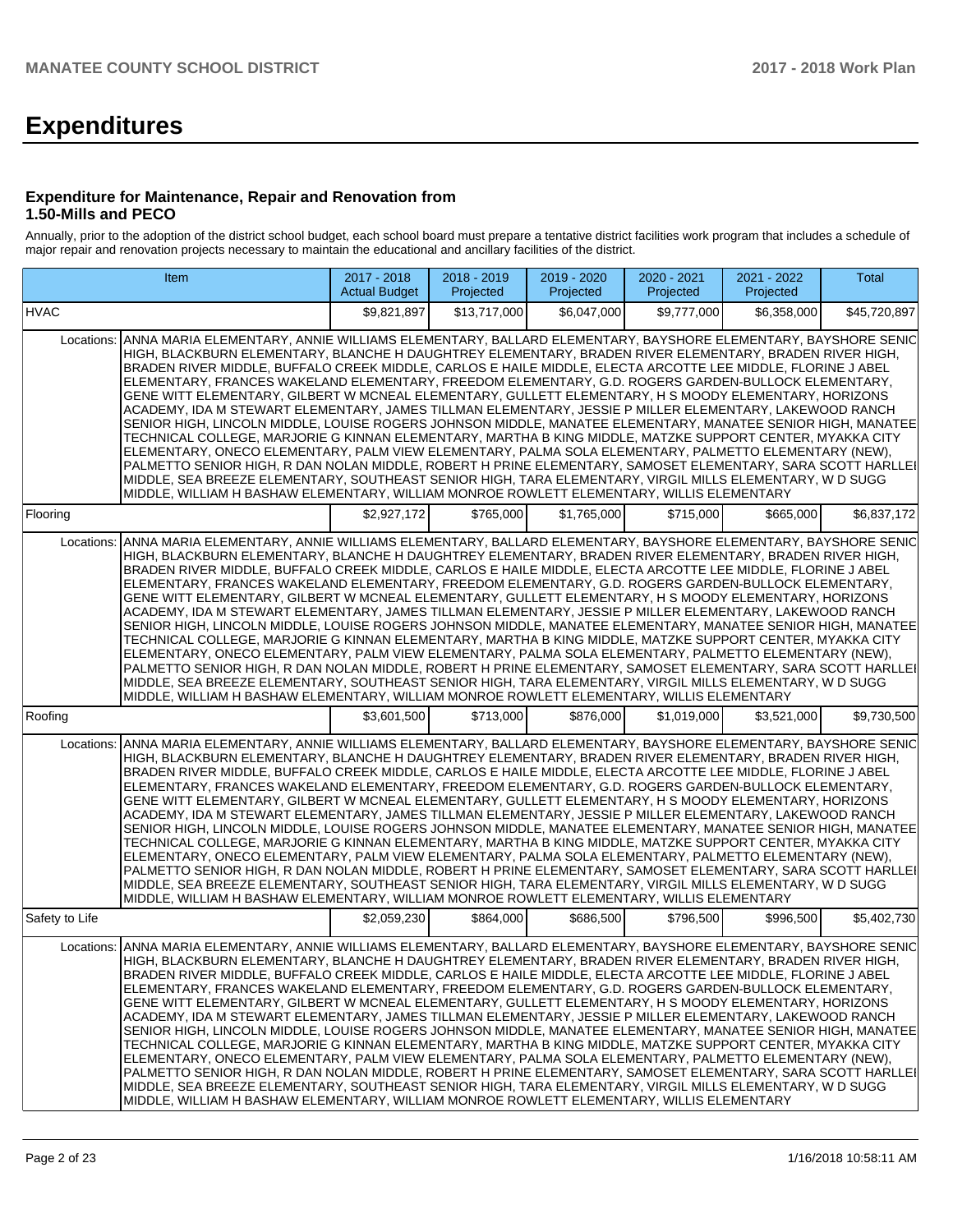| Fencing                          |                                                                                                                                                                                                                                                                                                                                                                                                                                                                                                                                                                                                                                                                                                                                                                                                                                                                                                                                                                                                                                                                                                                                                                                                                                                                                                                                         | \$89,733    | \$40,000    | \$40,000    | \$40,000  | \$40,000  | \$249,733   |
|----------------------------------|-----------------------------------------------------------------------------------------------------------------------------------------------------------------------------------------------------------------------------------------------------------------------------------------------------------------------------------------------------------------------------------------------------------------------------------------------------------------------------------------------------------------------------------------------------------------------------------------------------------------------------------------------------------------------------------------------------------------------------------------------------------------------------------------------------------------------------------------------------------------------------------------------------------------------------------------------------------------------------------------------------------------------------------------------------------------------------------------------------------------------------------------------------------------------------------------------------------------------------------------------------------------------------------------------------------------------------------------|-------------|-------------|-------------|-----------|-----------|-------------|
| Locations:                       | ANNA MARIA ELEMENTARY, ANNIE WILLIAMS ELEMENTARY, BALLARD ELEMENTARY, BAYSHORE ELEMENTARY, BAYSHORE SENIC<br>HIGH, BLACKBURN ELEMENTARY, BLANCHE H DAUGHTREY ELEMENTARY, BRADEN RIVER ELEMENTARY, BRADEN RIVER HIGH,<br>BRADEN RIVER MIDDLE, BUFFALO CREEK MIDDLE, CARLOS E HAILE MIDDLE, ELECTA ARCOTTE LEE MIDDLE, FLORINE J ABEL<br>ELEMENTARY, FRANCES WAKELAND ELEMENTARY, FREEDOM ELEMENTARY, G.D. ROGERS GARDEN-BULLOCK ELEMENTARY,<br>GENE WITT ELEMENTARY, GILBERT W MCNEAL ELEMENTARY, GULLETT ELEMENTARY, H S MOODY ELEMENTARY, HORIZONS<br>ACADEMY, IDA M STEWART ELEMENTARY, JAMES TILLMAN ELEMENTARY, JESSIE P MILLER ELEMENTARY, LAKEWOOD RANCH<br>SENIOR HIGH, LINCOLN MIDDLE, LOUISE ROGERS JOHNSON MIDDLE, MANATEE ELEMENTARY, MANATEE SENIOR HIGH, MANATEE<br>TECHNICAL COLLEGE, MARJORIE G KINNAN ELEMENTARY, MARTHA B KING MIDDLE, MATZKE SUPPORT CENTER, MYAKKA CITY<br>ELEMENTARY, ONECO ELEMENTARY, PALM VIEW ELEMENTARY, PALMA SOLA ELEMENTARY, PALMETTO ELEMENTARY (NEW),<br>PALMETTO SENIOR HIGH, R DAN NOLAN MIDDLE, ROBERT H PRINE ELEMENTARY, SAMOSET ELEMENTARY, SARA SCOTT HARLLEI<br>MIDDLE, SEA BREEZE ELEMENTARY, SOUTHEAST SENIOR HIGH, TARA ELEMENTARY, VIRGIL MILLS ELEMENTARY, W D SUGG<br>MIDDLE, WILLIAM H BASHAW ELEMENTARY, WILLIAM MONROE ROWLETT ELEMENTARY, WILLIS ELEMENTARY             |             |             |             |           |           |             |
| Parking                          |                                                                                                                                                                                                                                                                                                                                                                                                                                                                                                                                                                                                                                                                                                                                                                                                                                                                                                                                                                                                                                                                                                                                                                                                                                                                                                                                         | \$125,453   | \$141,000   | \$127,000   | \$66,500  | \$38,000  | \$497,953   |
| Locations:                       | ANNA MARIA ELEMENTARY, ANNIE WILLIAMS ELEMENTARY, BALLARD ELEMENTARY, BAYSHORE ELEMENTARY, BAYSHORE SENIC<br>HIGH, BLACKBURN ELEMENTARY, BLANCHE H DAUGHTREY ELEMENTARY, BRADEN RIVER ELEMENTARY, BRADEN RIVER HIGH,<br>BRADEN RIVER MIDDLE, BUFFALO CREEK MIDDLE, CARLOS E HAILE MIDDLE, ELECTA ARCOTTE LEE MIDDLE, FLORINE J ABEL<br>ELEMENTARY, FRANCES WAKELAND ELEMENTARY, FREEDOM ELEMENTARY, G.D. ROGERS GARDEN-BULLOCK ELEMENTARY,<br>GENE WITT ELEMENTARY, GILBERT W MCNEAL ELEMENTARY, GULLETT ELEMENTARY, H S MOODY ELEMENTARY, HORIZONS<br>ACADEMY, IDA M STEWART ELEMENTARY, JAMES TILLMAN ELEMENTARY, JESSIE P MILLER ELEMENTARY, LAKEWOOD RANCH<br>SENIOR HIGH, LINCOLN MIDDLE, LOUISE ROGERS JOHNSON MIDDLE, MANATEE ELEMENTARY, MANATEE SENIOR HIGH, MANATEE<br>TECHNICAL COLLEGE, MARJORIE G KINNAN ELEMENTARY, MARTHA B KING MIDDLE, MATZKE SUPPORT CENTER, MYAKKA CITY<br>ELEMENTARY, ONECO ELEMENTARY, PALM VIEW ELEMENTARY, PALMA SOLA ELEMENTARY, PALMETTO ELEMENTARY (NEW),<br>PALMETTO SENIOR HIGH, R DAN NOLAN MIDDLE, ROBERT H PRINE ELEMENTARY, SAMOSET ELEMENTARY, SARA SCOTT HARLLEI<br>MIDDLE, SEA BREEZE ELEMENTARY, SOUTHEAST SENIOR HIGH, TARA ELEMENTARY, VIRGIL MILLS ELEMENTARY, W D SUGG<br>MIDDLE, WILLIAM H BASHAW ELEMENTARY, WILLIAM MONROE ROWLETT ELEMENTARY, WILLIS ELEMENTARY             |             |             |             |           |           |             |
| Electrical                       |                                                                                                                                                                                                                                                                                                                                                                                                                                                                                                                                                                                                                                                                                                                                                                                                                                                                                                                                                                                                                                                                                                                                                                                                                                                                                                                                         | \$22,200    | \$20,000    | \$20,000    | \$20,000  | \$20,000  | \$102,200   |
| Locations:                       | ANNA MARIA ELEMENTARY, ANNIE WILLIAMS ELEMENTARY, BALLARD ELEMENTARY, BAYSHORE ELEMENTARY, BAYSHORE SENIC<br>HIGH, BLACKBURN ELEMENTARY, BLANCHE H DAUGHTREY ELEMENTARY, BRADEN RIVER ELEMENTARY, BRADEN RIVER HIGH,<br>BRADEN RIVER MIDDLE, BUFFALO CREEK MIDDLE, CARLOS E HAILE MIDDLE, ELECTA ARCOTTE LEE MIDDLE, FLORINE J ABEL<br>ELEMENTARY, FRANCES WAKELAND ELEMENTARY, FREEDOM ELEMENTARY, G.D. ROGERS GARDEN-BULLOCK ELEMENTARY,<br>GENE WITT ELEMENTARY, GILBERT W MCNEAL ELEMENTARY, GULLETT ELEMENTARY, H S MOODY ELEMENTARY, HORIZONS<br>ACADEMY, IDA M STEWART ELEMENTARY, JAMES TILLMAN ELEMENTARY, JESSIE P MILLER ELEMENTARY, LAKEWOOD RANCH<br>SENIOR HIGH, LINCOLN MIDDLE, LOUISE ROGERS JOHNSON MIDDLE, MANATEE ELEMENTARY, MANATEE SENIOR HIGH, MANATEE<br>TECHNICAL COLLEGE, MARJORIE G KINNAN ELEMENTARY, MARTHA B KING MIDDLE, MATZKE SUPPORT CENTER, MYAKKA CITY<br>ELEMENTARY, ONECO ELEMENTARY, PALM VIEW ELEMENTARY, PALMA SOLA ELEMENTARY, PALMETTO ELEMENTARY (NEW),<br>PALMETTO SENIOR HIGH, R DAN NOLAN MIDDLE, ROBERT H PRINE ELEMENTARY, SAMOSET ELEMENTARY, SARA SCOTT HARLLEI<br>MIDDLE, SEA BREEZE ELEMENTARY, SOUTHEAST SENIOR HIGH, TARA ELEMENTARY, VIRGIL MILLS ELEMENTARY, W D SUGG<br>MIDDLE, WILLIAM H BASHAW ELEMENTARY, WILLIAM MONROE ROWLETT ELEMENTARY, WILLIS ELEMENTARY             |             |             |             |           |           |             |
| Fire Alarm                       |                                                                                                                                                                                                                                                                                                                                                                                                                                                                                                                                                                                                                                                                                                                                                                                                                                                                                                                                                                                                                                                                                                                                                                                                                                                                                                                                         | \$544.827   | \$180.100   | \$180.100   | \$180.100 | \$180.100 | \$1,265,227 |
|                                  | Locations: ANNA MARIA ELEMENTARY, ANNIE WILLIAMS ELEMENTARY, BALLARD ELEMENTARY, BAYSHORE ELEMENTARY, BAYSHORE SENIC<br>HIGH, BLACKBURN ELEMENTARY, BLANCHE H DAUGHTREY ELEMENTARY, BRADEN RIVER ELEMENTARY, BRADEN RIVER HIGH,<br>BRADEN RIVER MIDDLE, BUFFALO CREEK MIDDLE, CARLOS E HAILE MIDDLE, ELECTA ARCOTTE LEE MIDDLE, FLORINE J ABEL<br>ELEMENTARY, FRANCES WAKELAND ELEMENTARY, FREEDOM ELEMENTARY, G.D. ROGERS GARDEN-BULLOCK ELEMENTARY,<br>GENE WITT ELEMENTARY, GILBERT W MCNEAL ELEMENTARY, GULLETT ELEMENTARY, H S MOODY ELEMENTARY, HORIZONS<br>ACADEMY, IDA M STEWART ELEMENTARY, JAMES TILLMAN ELEMENTARY, JESSIE P MILLER ELEMENTARY, LAKEWOOD RANCH<br>SENIOR HIGH. LINCOLN MIDDLE. LOUISE ROGERS JOHNSON MIDDLE. MANATEE ELEMENTARY. MANATEE SENIOR HIGH. MANATEEI<br>TECHNICAL COLLEGE, MARJORIE G KINNAN ELEMENTARY, MARTHA B KING MIDDLE, MATZKE SUPPORT CENTER, MYAKKA CITY<br>ELEMENTARY, ONECO ELEMENTARY, PALM VIEW ELEMENTARY, PALMA SOLA ELEMENTARY, PALMETTO ELEMENTARY (NEW),<br>PALMETTO SENIOR HIGH, R DAN NOLAN MIDDLE, ROBERT H PRINE ELEMENTARY, SAMOSET ELEMENTARY, SARA SCOTT HARLLEI<br>MIDDLE. SEA BREEZE ELEMENTARY. SOUTHEAST SENIOR HIGH. TARA ELEMENTARY. VIRGIL MILLS ELEMENTARY. W D SUGG<br>MIDDLE, WILLIAM H BASHAW ELEMENTARY, WILLIAM MONROE ROWLETT ELEMENTARY, WILLIS ELEMENTARY |             |             |             |           |           |             |
| Telephone/Intercom System        |                                                                                                                                                                                                                                                                                                                                                                                                                                                                                                                                                                                                                                                                                                                                                                                                                                                                                                                                                                                                                                                                                                                                                                                                                                                                                                                                         | \$0         | \$0         | \$0         | \$0       | \$0       | 30          |
|                                  | Locations: No Locations for this expenditure.                                                                                                                                                                                                                                                                                                                                                                                                                                                                                                                                                                                                                                                                                                                                                                                                                                                                                                                                                                                                                                                                                                                                                                                                                                                                                           |             |             |             |           |           |             |
| <b>Closed Circuit Television</b> |                                                                                                                                                                                                                                                                                                                                                                                                                                                                                                                                                                                                                                                                                                                                                                                                                                                                                                                                                                                                                                                                                                                                                                                                                                                                                                                                         | \$2,691,672 | \$2,870,000 | \$1,190,000 | \$890,000 | \$350,000 | \$7,991,672 |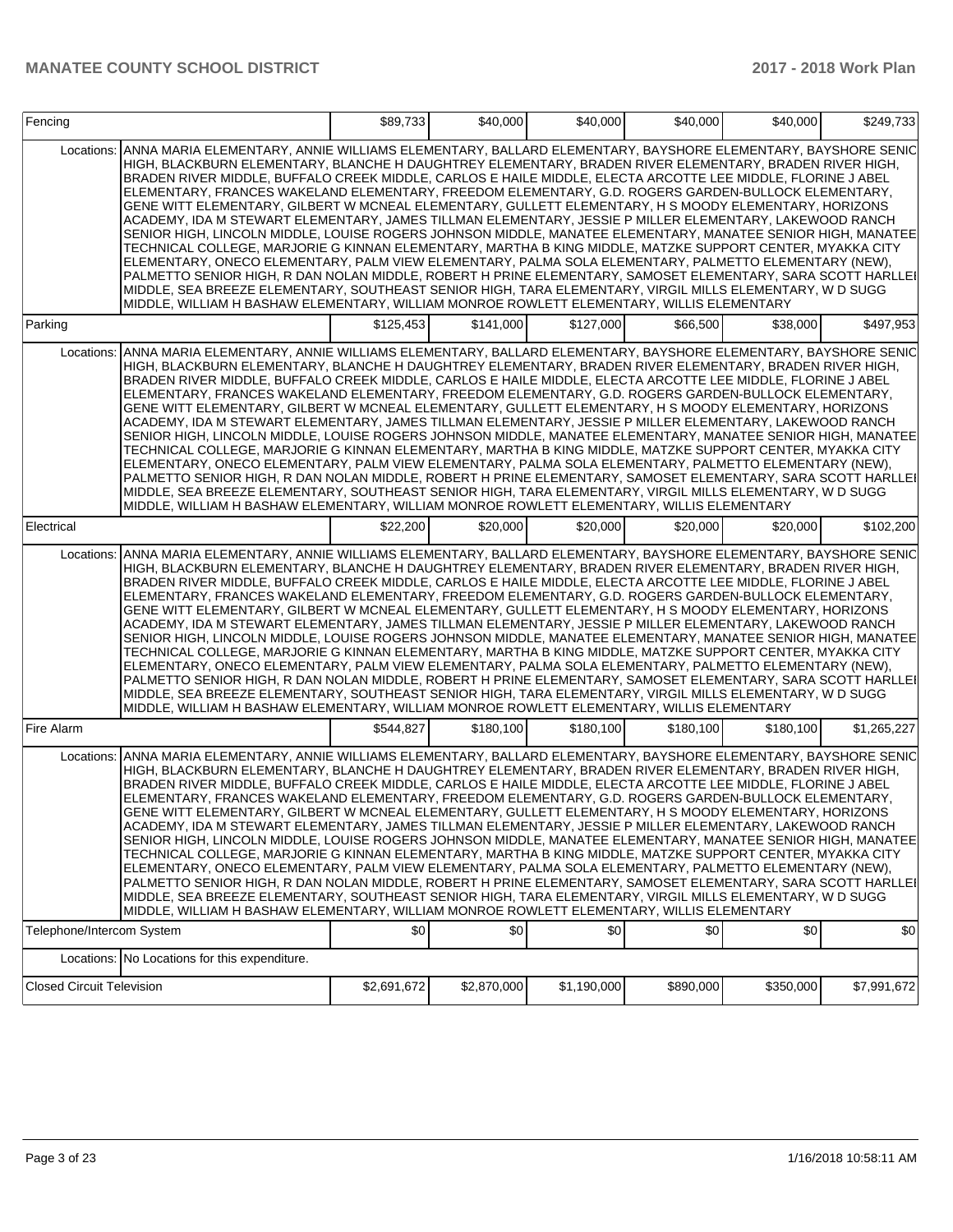| Locations: ANNA MARIA ELEMENTARY, ANNIE WILLIAMS ELEMENTARY, BALLARD ELEMENTARY, BAYSHORE ELEMENTARY, BAYSHORE SENIC<br>HIGH, BLACKBURN ELEMENTARY, BLANCHE H DAUGHTREY ELEMENTARY, BRADEN RIVER ELEMENTARY, BRADEN RIVER HIGH,<br>BRADEN RIVER MIDDLE, BUFFALO CREEK MIDDLE, CARLOS E HAILE MIDDLE, ELECTA ARCOTTE LEE MIDDLE, FLORINE J ABEL<br>ELEMENTARY, FRANCES WAKELAND ELEMENTARY, FREEDOM ELEMENTARY, G.D. ROGERS GARDEN-BULLOCK ELEMENTARY,<br>GENE WITT ELEMENTARY, GILBERT W MCNEAL ELEMENTARY, GULLETT ELEMENTARY, H S MOODY ELEMENTARY, HORIZONS<br>ACADEMY, IDA M STEWART ELEMENTARY, JAMES TILLMAN ELEMENTARY, JESSIE P MILLER ELEMENTARY, LAKEWOOD RANCH<br>SENIOR HIGH, LINCOLN MIDDLE, LOUISE ROGERS JOHNSON MIDDLE, MANATEE ELEMENTARY, MANATEE SENIOR HIGH, MANATEE<br>TECHNICAL COLLEGE, MARJORIE G KINNAN ELEMENTARY, MARTHA B KING MIDDLE, MATZKE SUPPORT CENTER, MYAKKA CITY<br>ELEMENTARY, ONECO ELEMENTARY, PALM VIEW ELEMENTARY, PALMA SOLA ELEMENTARY, PALMETTO ELEMENTARY (NEW),<br>PALMETTO SENIOR HIGH, R DAN NOLAN MIDDLE, ROBERT H PRINE ELEMENTARY, SAMOSET ELEMENTARY, SARA SCOTT HARLLEI<br>MIDDLE, SEA BREEZE ELEMENTARY, SOUTHEAST SENIOR HIGH, TARA ELEMENTARY, VIRGIL MILLS ELEMENTARY, W D SUGG<br>MIDDLE, WILLIAM H BASHAW ELEMENTARY, WILLIAM MONROE ROWLETT ELEMENTARY, WILLIS ELEMENTARY    |              |              |              |              |              |               |
|-------------------------------------------------------------------------------------------------------------------------------------------------------------------------------------------------------------------------------------------------------------------------------------------------------------------------------------------------------------------------------------------------------------------------------------------------------------------------------------------------------------------------------------------------------------------------------------------------------------------------------------------------------------------------------------------------------------------------------------------------------------------------------------------------------------------------------------------------------------------------------------------------------------------------------------------------------------------------------------------------------------------------------------------------------------------------------------------------------------------------------------------------------------------------------------------------------------------------------------------------------------------------------------------------------------------------------------------|--------------|--------------|--------------|--------------|--------------|---------------|
| Paint                                                                                                                                                                                                                                                                                                                                                                                                                                                                                                                                                                                                                                                                                                                                                                                                                                                                                                                                                                                                                                                                                                                                                                                                                                                                                                                                     | \$1.623.929  | \$2,100,000  | \$750,000    | \$390.000    | \$150,000    | \$5,013,929   |
| Locations: ANNA MARIA ELEMENTARY, ANNIE WILLIAMS ELEMENTARY, BALLARD ELEMENTARY, BAYSHORE ELEMENTARY, BAYSHORE SENIC<br>HIGH, BLACKBURN ELEMENTARY, BLANCHE H DAUGHTREY ELEMENTARY, BRADEN RIVER ELEMENTARY, BRADEN RIVER HIGH,<br>BRADEN RIVER MIDDLE, BUFFALO CREEK MIDDLE, CARLOS E HAILE MIDDLE, ELECTA ARCOTTE LEE MIDDLE, FLORINE J ABEL<br>ELEMENTARY, FRANCES WAKELAND ELEMENTARY, FREEDOM ELEMENTARY, G.D. ROGERS GARDEN-BULLOCK ELEMENTARY,<br>GENE WITT ELEMENTARY, GILBERT W MCNEAL ELEMENTARY, GULLETT ELEMENTARY, H S MOODY ELEMENTARY, HORIZONS<br>ACADEMY, IDA M STEWART ELEMENTARY, JAMES TILLMAN ELEMENTARY, JESSIE P MILLER ELEMENTARY, LAKEWOOD RANCH<br>SENIOR HIGH, LINCOLN MIDDLE, LOUISE ROGERS JOHNSON MIDDLE, MANATEE ELEMENTARY, MANATEE SENIOR HIGH, MANATEE<br>TECHNICAL COLLEGE, MARJORIE G KINNAN ELEMENTARY, MARTHA B KING MIDDLE, MATZKE SUPPORT CENTER, MYAKKA CITY<br>ELEMENTARY, ONECO ELEMENTARY, PALM VIEW ELEMENTARY, PALMA SOLA ELEMENTARY, PALMETTO ELEMENTARY (NEW),<br>PALMETTO SENIOR HIGH, R DAN NOLAN MIDDLE, ROBERT H PRINE ELEMENTARY, SAMOSET ELEMENTARY, SARA SCOTT HARLLEI<br>MIDDLE, SEA BREEZE ELEMENTARY, SOUTHEAST SENIOR HIGH, TARA ELEMENTARY, VIRGIL MILLS ELEMENTARY, W D SUGG<br>MIDDLE, WILLIAM H BASHAW ELEMENTARY, WILLIAM MONROE ROWLETT ELEMENTARY, WILLIS ELEMENTARY    |              |              |              |              |              |               |
| Maintenance/Repair                                                                                                                                                                                                                                                                                                                                                                                                                                                                                                                                                                                                                                                                                                                                                                                                                                                                                                                                                                                                                                                                                                                                                                                                                                                                                                                        | \$6.305.762  | \$3.800.061  | \$2,598,910  | \$3.459.247  | \$3,767,726  | \$19.931.706  |
| ANNA MARIA ELEMENTARY, ANNIE WILLIAMS ELEMENTARY, BALLARD ELEMENTARY, BAYSHORE ELEMENTARY, BAYSHORE SENIC<br>Locations:<br>HIGH, BLACKBURN ELEMENTARY, BLANCHE H DAUGHTREY ELEMENTARY, BRADEN RIVER ELEMENTARY, BRADEN RIVER HIGH,<br>BRADEN RIVER MIDDLE, BUFFALO CREEK MIDDLE, CARLOS E HAILE MIDDLE, ELECTA ARCOTTE LEE MIDDLE, FLORINE J ABEL<br>ELEMENTARY, FRANCES WAKELAND ELEMENTARY, FREEDOM ELEMENTARY, G.D. ROGERS GARDEN-BULLOCK ELEMENTARY,<br>GENE WITT ELEMENTARY, GILBERT W MCNEAL ELEMENTARY, GULLETT ELEMENTARY, H S MOODY ELEMENTARY, HORIZONS<br>ACADEMY, IDA M STEWART ELEMENTARY, JAMES TILLMAN ELEMENTARY, JESSIE P MILLER ELEMENTARY, LAKEWOOD RANCH<br>SENIOR HIGH, LINCOLN MIDDLE, LOUISE ROGERS JOHNSON MIDDLE, MANATEE ELEMENTARY, MANATEE SENIOR HIGH, MANATEE<br>TECHNICAL COLLEGE, MARJORIE G KINNAN ELEMENTARY, MARTHA B KING MIDDLE, MATZKE SUPPORT CENTER, MYAKKA CITY<br>ELEMENTARY, ONECO ELEMENTARY, PALM VIEW ELEMENTARY, PALMA SOLA ELEMENTARY, PALMETTO ELEMENTARY (NEW),<br>PALMETTO SENIOR HIGH, R DAN NOLAN MIDDLE, ROBERT H PRINE ELEMENTARY, SAMOSET ELEMENTARY, SARA SCOTT HARLLEI<br>MIDDLE, SEA BREEZE ELEMENTARY, SOUTHEAST SENIOR HIGH, TARA ELEMENTARY, VIRGIL MILLS ELEMENTARY, W D SUGG<br>MIDDLE, WILLIAM H BASHAW ELEMENTARY, WILLIAM MONROE ROWLETT ELEMENTARY, WILLIS ELEMENTARY |              |              |              |              |              |               |
| <b>Sub Total:</b>                                                                                                                                                                                                                                                                                                                                                                                                                                                                                                                                                                                                                                                                                                                                                                                                                                                                                                                                                                                                                                                                                                                                                                                                                                                                                                                         | \$29,813,375 | \$25,210,161 | \$14,280,510 | \$17,353,347 | \$16,086,326 | \$102,743,719 |

| <b>PECO Maintenance Expenditures</b> | \$689,756    | \$689,756    | \$689,756    | \$689,756    | \$689,756    | \$3,448,780  |
|--------------------------------------|--------------|--------------|--------------|--------------|--------------|--------------|
| 1.50 Mill Sub Total:                 | \$29.123.619 | \$24.520.405 | \$13,590,754 | \$16,663,591 | \$15,396,570 | \$99,294,939 |

No items have been specified.

| Total:<br>\$14.280.510<br>\$17.353.347<br>\$16.086.326l<br>\$25.210.161<br>\$29,813,375 |  |  |  |               |
|-----------------------------------------------------------------------------------------|--|--|--|---------------|
|                                                                                         |  |  |  | \$102.743.719 |

### **Local 1.50 Mill Expenditure For Maintenance, Repair and Renovation**

Anticipated expenditures expected from local funding sources over the years covered by the current work plan.

| Item                                      | 2017 - 2018<br><b>Actual Budget</b> | $2018 - 2019$<br>Projected | 2019 - 2020<br>Projected | $2020 - 2021$<br>Projected | 2021 - 2022<br>Projected | Total        |
|-------------------------------------------|-------------------------------------|----------------------------|--------------------------|----------------------------|--------------------------|--------------|
| Remaining Maint and Repair from 1.5 Mills | \$29.123.619                        | \$24.520.405               | \$13.590.754             | \$16,663,591               | \$15,396,570             | \$99,294,939 |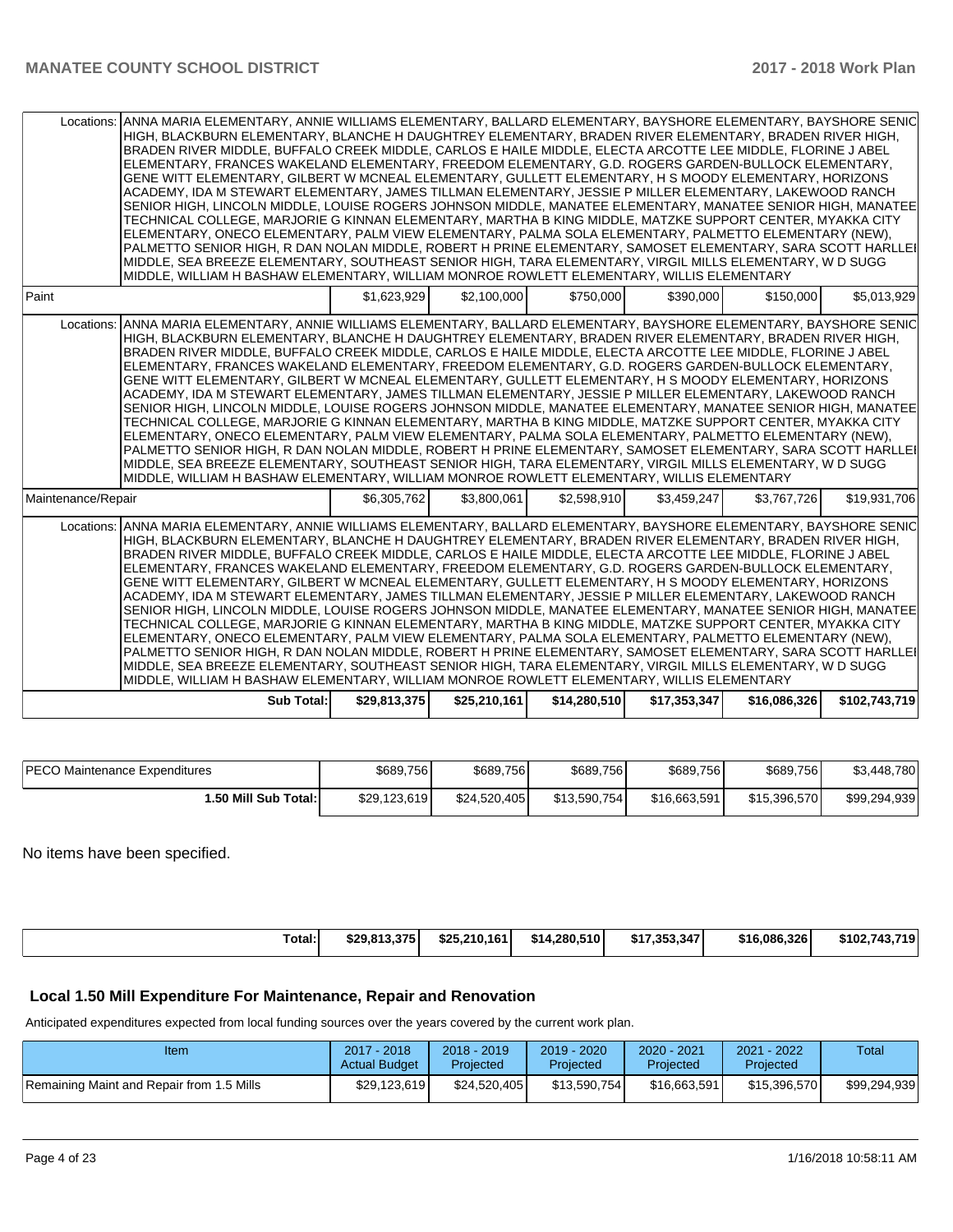| Maintenance/Repair Salaries                                  | \$7,000,000  | \$7,000,000  | \$7,000,000  | \$7,000,000  | \$7,000,000  | \$35,000,000  |
|--------------------------------------------------------------|--------------|--------------|--------------|--------------|--------------|---------------|
| <b>School Bus Purchases</b>                                  | \$3,000,000  | \$3,000,000  | \$3,000,000  | \$3,000,000  | \$3,000,000  | \$15,000,000  |
| <b>Other Vehicle Purchases</b>                               | \$750,000    | \$750,000    | \$757,000    | \$757,000    | \$757,000    | \$3,771,000   |
| <b>Capital Outlay Equipment</b>                              | \$1,037,895  | \$695,000    | \$695,000    | \$695,000    | \$695,000    | \$3,817,895   |
| <b>Rent/Lease Payments</b>                                   | \$0          | \$0          | \$0          | \$0          | \$0          | \$0           |
| <b>COP Debt Service</b>                                      | \$15,878,291 | \$17,134,536 | \$16,901,750 | \$16,904,886 | \$12,987,098 | \$79,806,561  |
| Rent/Lease Relocatables                                      | \$0          | \$0          | \$0          | \$0          | \$0          | \$0           |
| <b>Environmental Problems</b>                                | \$0          | \$0          | \$0          | \$0          | \$0          | \$0           |
| s.1011.14 Debt Service                                       | \$0          | \$0          | \$0          | \$0          | \$0          | \$0           |
| <b>Special Facilities Construction Account</b>               | \$0          | \$0          | \$0          | \$0          | \$0          | \$0           |
| Premiums for Property Casualty Insurance - 1011.71<br>(4a,b) | \$2,000,000  | \$2,000,000  | \$2,000,000  | \$2,000,000  | \$2,000,000  | \$10,000,000  |
| Qualified School Construction Bonds (QSCB)                   | \$802,796    | \$762,000    | \$721,000    | \$680,000    | \$639,000    | \$3,604,796   |
| Qualified Zone Academy Bonds (QZAB)                          | \$149,321    | \$151,000    | \$70,000     | \$70,000     | \$70,000     | \$510,321     |
| <b>Facility Project Management</b>                           | \$1,000,000  | \$1,000,000  | \$1,000,000  | \$1,000,000  | \$1,000,000  | \$5,000,000   |
| Technology                                                   | \$15,116,413 | \$6,653,072  | \$6,246,072  | \$5,556,072  | \$5,556,072  | \$39,127,701  |
| Portable Set-up/Lease                                        | \$1,689,614  | \$217,500    | \$217,500    | \$217,500    | \$217,500    | \$2,559,614   |
| Charter School Capital Outlay                                | \$4,400,000  | \$4,100,000  | \$4,600,000  | \$5,100,000  | \$6,000,000  | \$24,200,000  |
| <b>Local Expenditure Totals:</b>                             | \$81,947,949 | \$67,983,513 | \$56,799,076 | \$59,644,049 | \$55,318,240 | \$321,692,827 |

## **Revenue**

#### **1.50 Mill Revenue Source**

Schedule of Estimated Capital Outlay Revenue from each currently approved source which is estimated to be available for expenditures on the projects included in the tentative district facilities work program. All amounts are NET after considering carryover balances, interest earned, new COP's, 1011.14 and 1011.15 loans, etc. Districts cannot use 1.5-Mill funds for salaries except for those explicitly associated with maintenance/repair projects. (1011.71 (5), F.S.)

| <b>Item</b>                                                                         | Fund | $2017 - 2018$<br><b>Actual Value</b> | $2018 - 2019$<br>Projected | $2019 - 2020$<br>Projected | $2020 - 2021$<br>Projected | $2021 - 2022$<br>Projected | Total             |
|-------------------------------------------------------------------------------------|------|--------------------------------------|----------------------------|----------------------------|----------------------------|----------------------------|-------------------|
| (1) Non-exempt property<br>lassessed valuation                                      |      | \$36,160,805,232                     | \$39,073,108,251           | \$41,956,514,914           | \$45,044,358,855           | \$48,303,167,962           | \$210,537,955,214 |
| $(2)$ The Millege projected for<br>discretionary capital outlay per<br>ls.1011.71   |      | 1.50                                 | 1.50                       | 1.50                       | 1.50                       | 1.50 <sub>1</sub>          |                   |
| $(3)$ Full value of the 1.50-Mill<br>discretionary capital outlay per<br>ls.1011.71 |      | \$60.750.153                         | \$65,642,822               | \$70,486,945               | \$75.674.523               | \$81,149,322               | \$353,703,765     |
| $(4)$ Value of the portion of the 1.50<br>-Mill ACTUALLY levied                     | 370  | \$52.071.560                         | \$56,265,276               | \$60.417.381               | \$64.863.877               | \$69,556,562               | \$303,174,656     |
| $(5)$ Difference of lines (3) and (4)                                               |      | \$8,678,593                          | \$9,377,546                | \$10,069,564               | \$10,810,646               | \$11,592,760               | \$50,529,109      |

### **PECO Revenue Source**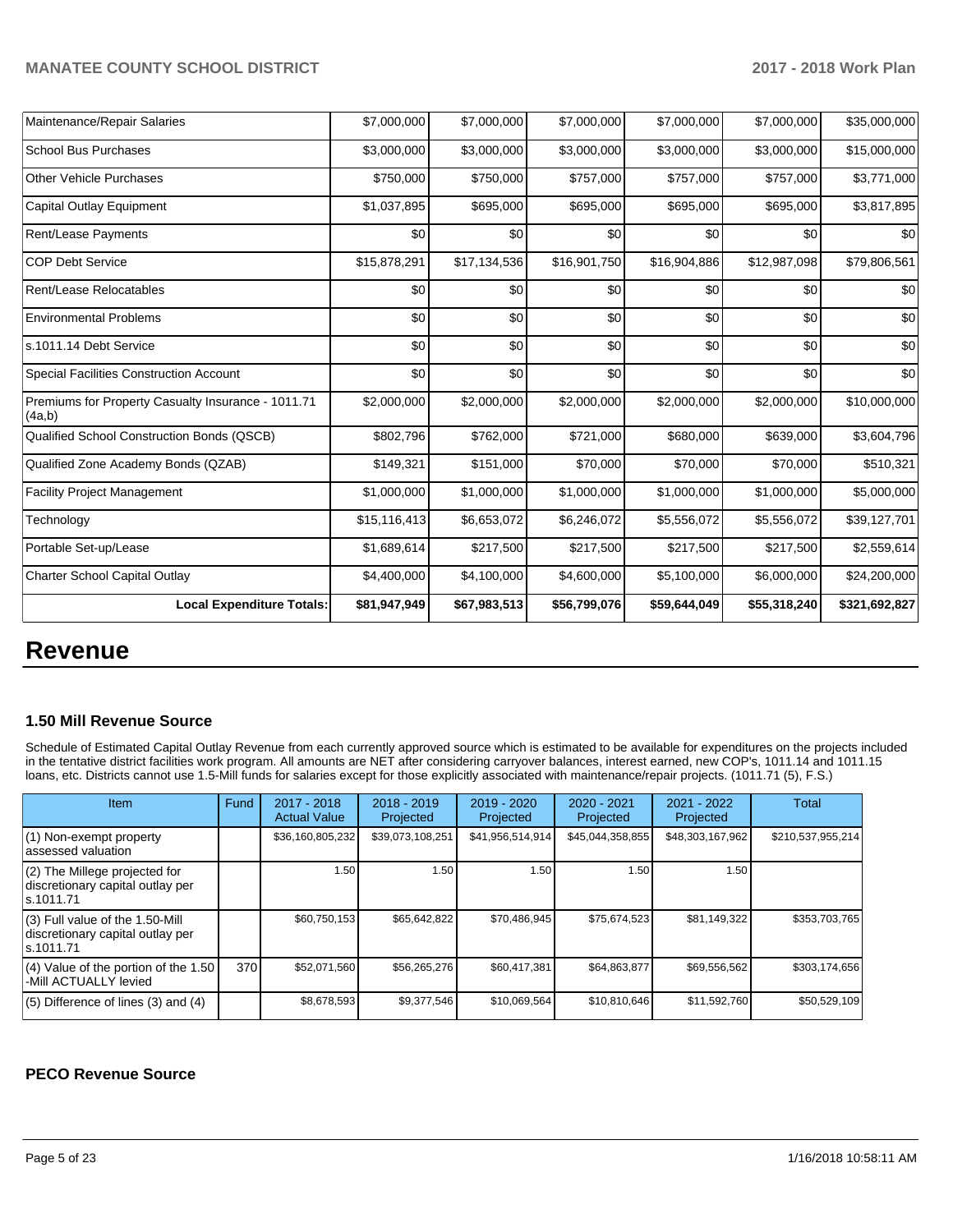The figure in the row designated "PECO Maintenance" will be subtracted from funds available for new construction because PECO maintenance dollars cannot be used for new construction.

| Item                          | Fund | $2017 - 2018$<br><b>Actual Budget</b> | $2018 - 2019$<br>Projected | 2019 - 2020<br>Projected | $2020 - 2021$<br>Projected | $2021 - 2022$<br>Projected | Total       |
|-------------------------------|------|---------------------------------------|----------------------------|--------------------------|----------------------------|----------------------------|-------------|
| <b>PECO New Construction</b>  | 340  | \$0                                   | \$0                        | \$355.640                | \$1,259,257                | \$1,578,523                | \$3,193,420 |
| PECO Maintenance Expenditures |      | \$689,756                             | \$689,756                  | \$689.756                | \$689.756                  | \$689,756                  | \$3,448,780 |
|                               |      | \$689,756                             | \$689,756                  | \$1,045,396              | \$1,949,013                | \$2,268,279                | \$6,642,200 |

## **CO & DS Revenue Source**

Revenue from Capital Outlay and Debt Service funds.

| <b>Item</b>                              | Fund | $2017 - 2018$<br><b>Actual Budget</b> | $2018 - 2019$<br>Projected | 2019 - 2020<br>Projected | $2020 - 2021$<br>Projected | $2021 - 2022$<br>Projected | <b>Total</b> |
|------------------------------------------|------|---------------------------------------|----------------------------|--------------------------|----------------------------|----------------------------|--------------|
| CO & DS Cash Flow-through<br>Distributed | 360  | \$382.582                             | \$382.582                  | \$382.582                | \$382.582                  | \$382.582                  | \$1,912,910  |
| ICO & DS Interest on<br>Undistributed CO | 360  | \$16,951                              | \$16.951                   | \$16,951                 | \$16,951                   | \$16,951                   | \$84,755     |
|                                          |      | \$399,533                             | \$399.533                  | \$399.533                | \$399.533                  | \$399.533                  | \$1,997,665  |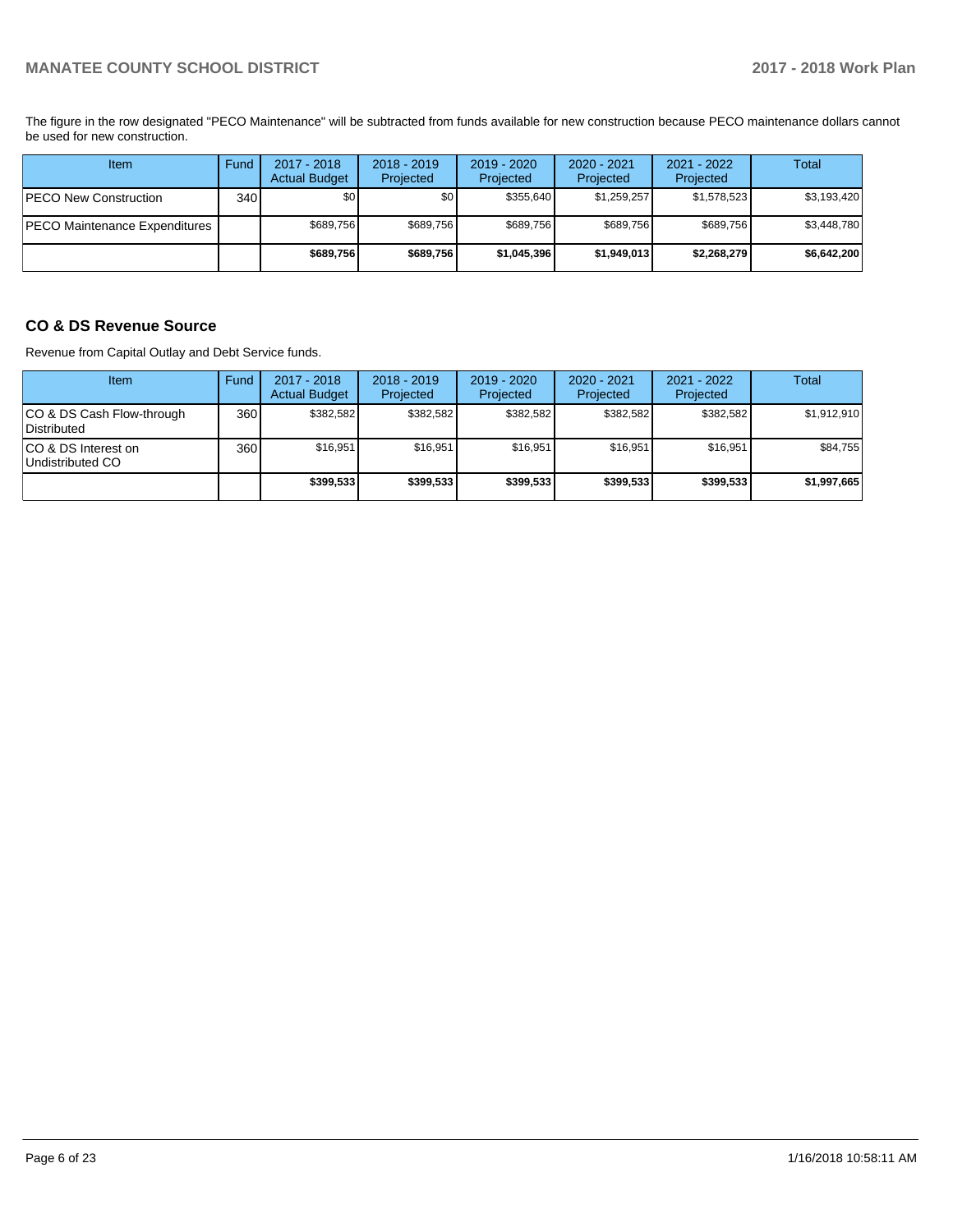#### **Fair Share Revenue Source**

Nothing reported for this section. All legally binding commitments for proportionate fair-share mitigation for impacts on public school facilities must be included in the 5-year district work program.

#### **Sales Surtax Referendum**

Specific information about any referendum for a 1-cent or 1/2-cent surtax referendum during the previous year.

#### **Did the school district hold a surtax referendum during the past fiscal year 2016 - 2017?**

Yes

| <b>Sales Surtax Type:</b>                                                   | <b>Half Cent Sales Surtax</b> |
|-----------------------------------------------------------------------------|-------------------------------|
| Date of Election:                                                           | 11/8/2016                     |
| Date of Expiration:                                                         | 12/31/2032                    |
| <b>Anticipated Revenue Start Date:</b>                                      | 1/1/2018                      |
| <b>Anticipated Revenue End Date:</b>                                        | 12/31/2032                    |
| <b>Estimated Annualized Revenue:</b>                                        | \$33,000,000                  |
| Total \$ Amount Projected to be Received for the<br><b>Duration of Tax:</b> | \$495,000,000                 |
| Number of Years Tax In Effect:                                              | 15                            |
| <b>Percentage of Vote FOR:</b>                                              | 59 %                          |
| <b>Percentage of Vote AGAINST:</b>                                          | 41 %                          |

## **Additional Revenue Source**

Any additional revenue sources

| <b>Item</b>                                                                                            | 2017 - 2018<br><b>Actual Value</b> | $2018 - 2019$<br>Projected | 2019 - 2020<br>Projected | 2020 - 2021<br>Projected | 2021 - 2022<br>Projected | Total         |
|--------------------------------------------------------------------------------------------------------|------------------------------------|----------------------------|--------------------------|--------------------------|--------------------------|---------------|
| Proceeds from a s.1011.14/15 F.S. Loans                                                                | \$0                                | \$0 <sub>1</sub>           | \$0                      | \$0                      | \$0                      | \$0           |
| District Bonds - Voted local bond<br>referendum proceeds per s.9, Art VII<br><b>State Constitution</b> | \$0                                | \$0 <sub>1</sub>           | \$0                      | \$0                      | \$0                      | \$0           |
| Proceeds from Special Act Bonds                                                                        | \$0                                | \$0 <sub>1</sub>           | \$0                      | \$0                      | \$0                      | \$0           |
| Estimated Revenue from CO & DS Bond<br>Sale                                                            | \$0                                | \$0 <sub>1</sub>           | \$0                      | \$0                      | \$0                      | \$0           |
| Proceeds from Voted Capital<br>Improvements millage                                                    | \$0                                | \$0 <sub>1</sub>           | \$0                      | \$0                      | \$0                      | \$0           |
| Other Revenue for Other Capital Projects                                                               | \$75,000                           | \$75,000                   | \$75,000                 | \$75,000                 | \$75,000                 | \$375,000     |
| Proceeds from 1/2 cent sales surtax<br>authorized by school board                                      | \$31,490,077                       | \$32,749,680               | \$34,059,667             | \$35,422,054             | \$36,838,936             | \$170,560,414 |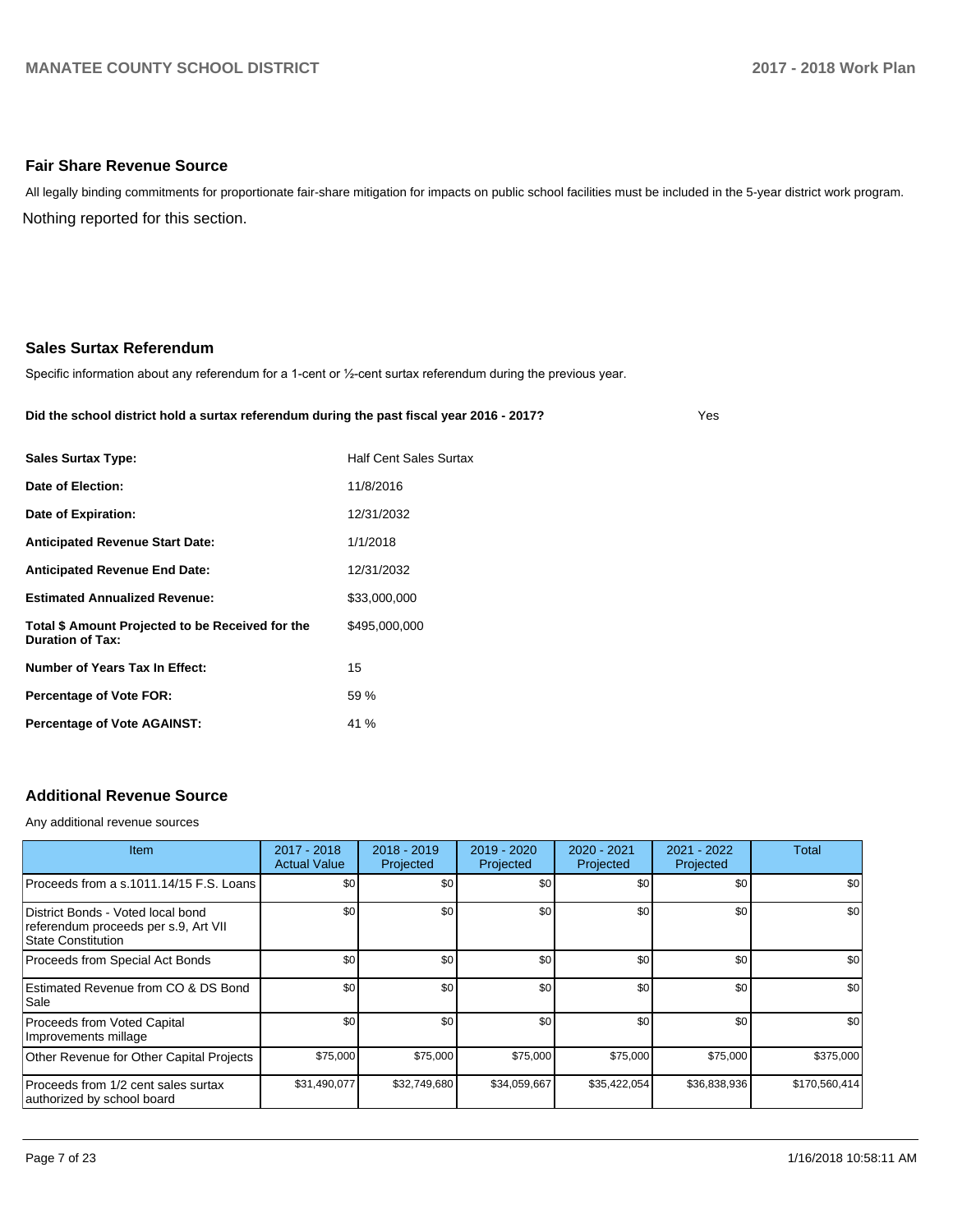| Proceeds from local governmental<br>infrastructure sales surtax                                                           | \$0            | \$0            | \$0            | \$0            | \$0            | \$0            |
|---------------------------------------------------------------------------------------------------------------------------|----------------|----------------|----------------|----------------|----------------|----------------|
| Proceeds from Certificates of<br>Participation (COP's) Sale                                                               | \$0            | \$0            | \$0            | \$0            | \$0            | \$0            |
| Classrooms First Bond proceeds amount<br>authorized in FY 1997-98                                                         | \$0            | \$0            | \$0            | \$0            | \$0            | \$0            |
| <b>Classrooms for Kids</b>                                                                                                | \$0            | \$0            | \$0            | \$0            | \$0            | \$0            |
| <b>District Equity Recognition</b>                                                                                        | \$0            | \$0            | \$0            | \$0            | \$0            | \$0            |
| <b>Federal Grants</b>                                                                                                     | \$0            | \$0            | \$0            | \$0            | \$0            | \$0            |
| Proportionate share mitigation (actual<br>cash revenue only, not in kind donations)                                       | \$0            | \$0            | \$0            | \$0            | \$0            | \$0            |
| Impact fees received                                                                                                      | \$12,480,000   | \$12,480,000   | \$12,480,000   | \$12,480,000   | \$12,480,000   | \$62,400,000   |
| Private donations                                                                                                         | \$0            | \$0            | \$0            | \$0            | \$0            | \$0            |
| Grants from local governments or not-for-<br>profit organizations                                                         | \$0            | \$0            | \$0            | \$0            | \$0            | \$0            |
| Interest, Including Profit On Investment                                                                                  | \$0            | \$0            | \$0            | \$0            | \$0            | \$0            |
| Revenue from Bonds pledging proceeds<br>from 1 cent or 1/2 cent Sales Surtax                                              | \$0            | \$0            | \$0            | \$0            | \$0            | \$0            |
| <b>Total Fund Balance Carried Forward</b>                                                                                 | \$182,015,373  | \$65,760,472   | \$11,471,278   | \$4,522,493    | \$32,863,540   | \$296,633,156  |
| General Capital Outlay Obligated Fund<br><b>Balance Carried Forward From Total</b><br><b>Fund Balance Carried Forward</b> | \$0            | \$0            | \$0            | \$0            | \$0            | \$0            |
| <b>Special Facilities Construction Account</b>                                                                            | \$0            | \$0            | \$0            | \$0            | \$0            | \$0            |
| One Cent - 1/2 Cent Sales Surtax Debt<br>Service From Total Fund Balance Carried<br>Forward                               | (\$21,933,368) | (\$12,555,650) | (\$12,552,050) | (\$12,514,625) | (\$12,505,000) | (\$72,060,693) |
| Capital Outlay Projects Funds Balance<br>Carried Forward From Total Fund<br><b>Balance Carried Forward</b>                | \$0            | \$0            | \$0            | \$0            | \$0            | \$0            |
| <b>Subtotal</b>                                                                                                           | \$204,127,082  | \$98,509,502   | \$45,533,895   | \$39,984,922   | \$69,752,476   | \$457,907,877  |

# **Total Revenue Summary**

| <b>Item Name</b>                                           | 2017 - 2018<br><b>Budget</b> | $2018 - 2019$<br>Projected        | 2019 - 2020<br>Projected          | 2020 - 2021<br>Projected          | 2021 - 2022<br>Projected          | <b>Five Year Total</b> |
|------------------------------------------------------------|------------------------------|-----------------------------------|-----------------------------------|-----------------------------------|-----------------------------------|------------------------|
| Local 1.5 Mill Discretionary Capital Outlay<br>Revenue     | \$52,071,560                 | \$56,265,276                      | \$60,417,381                      | \$64,863,877                      | \$69,556,562                      | \$303,174,656          |
| PECO and 1.5 Mill Maint and Other 1.5<br>Mill Expenditures | (S81, 947, 949)              | (S67, 983, 513)                   | (\$56,799,076)                    | (\$59,644,049)                    | (\$55,318,240)                    | (\$321,692,827)        |
| <b>PECO Maintenance Revenue</b>                            | \$689,756                    | \$689.756                         | \$689,756                         | \$689,756                         | \$689,756                         | \$3,448,780            |
| <b>Available 1.50 Mill for New</b><br><b>Construction</b>  | $($ \$29,876,389)            | (S11,718,237)                     | \$3,618,305                       | \$5,219,828                       | \$14,238,322                      | (\$18,518,171)         |
| <b>Item Name</b>                                           | 2017 - 2018<br><b>Rudget</b> | $2018 - 2019$<br><b>Projected</b> | $2019 - 2020$<br><b>Drojected</b> | $2020 - 2021$<br><b>Projected</b> | $2021 - 2022$<br><b>Drojected</b> | <b>Five Year Total</b> |

| Item Name        | 2017 - 2018<br><b>Budget</b> | $2018 - 2019$<br><b>Projected</b> | 2019 - 2020<br>Projected | 2020 - 2021<br>Projected | 2021 - 2022<br>Projected | <b>Five Year Total</b> |
|------------------|------------------------------|-----------------------------------|--------------------------|--------------------------|--------------------------|------------------------|
| ICO & DS Revenue | \$399.533                    | \$399,533                         | \$399.533                | \$399.533                | \$399,533                | \$1,997,665            |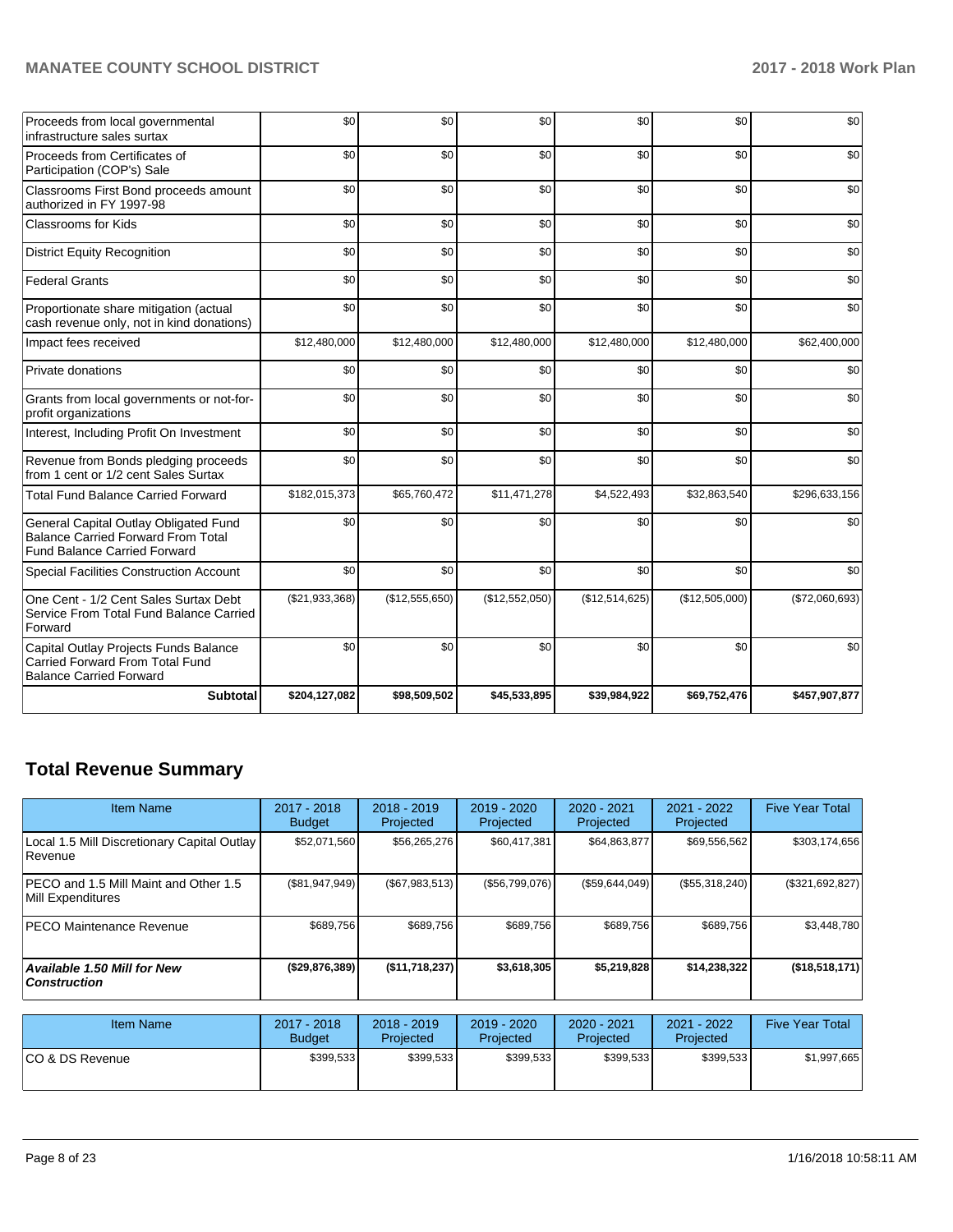| <b>IPECO New Construction Revenue</b> | \$0           | \$0 <sub>1</sub> | \$355.640    | \$1,259,257  | \$1,578,523  | \$3,193,420   |
|---------------------------------------|---------------|------------------|--------------|--------------|--------------|---------------|
|                                       |               |                  |              |              |              |               |
| <b>Other/Additional Revenue</b>       | \$204,127,082 | \$98,509,502     | \$45,533,895 | \$39.984.922 | \$69,752,476 | \$457,907,877 |
|                                       |               |                  |              |              |              |               |
| <b>Total Additional Revenuel</b>      | \$204,526,615 | \$98,909,035     | \$46,289,068 | \$41,643,712 | \$71,730,532 | \$463,098,962 |
| <b>Total Available Revenue</b>        | \$174,650,226 | \$87,190,798     | \$49,907,373 | \$46,863,540 | \$85,968,854 | \$444,580,791 |

# **Project Schedules**

## **Capacity Project Schedules**

A schedule of capital outlay projects necessary to ensure the availability of satisfactory classrooms for the projected student enrollment in K-12 programs.

| <b>Project Description</b>                                                                 | Location                                      |                          | 2017 - 2018  | 2018 - 2019  | 2019 - 2020 | 2020 - 2021 | 2021 - 2022 | Total            | Funded |
|--------------------------------------------------------------------------------------------|-----------------------------------------------|--------------------------|--------------|--------------|-------------|-------------|-------------|------------------|--------|
| New High School-<br>North River High<br>School                                             | Location not<br>specified                     | Planned<br>Cost:         | \$41,473,989 | \$28,680,000 | \$8,820,000 | \$0         | \$0         | \$78,973,989 Yes |        |
|                                                                                            |                                               | <b>Student Stations:</b> | $\Omega$     | $\Omega$     | 2,100       | $\Omega$    | $\Omega$    | 2,100            |        |
|                                                                                            |                                               | <b>Total Classrooms:</b> | $\mathbf 0$  | $\Omega$     | 80          | $\Omega$    | $\Omega$    | 80               |        |
|                                                                                            |                                               | Gross Sq Ft:             | $\mathbf 0$  | $\mathbf 0$  | 270,000     | $\mathbf 0$ | 0           | 270,000          |        |
| New Elementary<br>School-North County<br><b>Elementary School</b><br>SSA <sub>1</sub> or 2 | Location not<br>specified                     | Planned<br>Cost:         | \$15,999,161 | \$3,419,280  | \$580,720   | \$0         | \$0         | \$19,999,161 Yes |        |
|                                                                                            |                                               | <b>Student Stations:</b> | $\mathbf 0$  | $\Omega$     | 828         | $\Omega$    | 0           | 828              |        |
|                                                                                            | <b>Total Classrooms:</b><br>Gross Sq Ft:      |                          | $\mathbf 0$  | $\Omega$     | 43          | $\mathbf 0$ | $\Omega$    | 43               |        |
|                                                                                            |                                               |                          | $\mathbf 0$  | $\mathbf 0$  | 110,000     | $\mathbf 0$ | 0           | 110,000          |        |
| Classroom Wing<br>Addition                                                                 | <b>GENE WITT</b><br><b>ELEMENTARY</b>         | Planned<br>Cost:         | \$1,000,000  | \$3,000,000  | \$0         | \$0         | \$0         | \$4,000,000 Yes  |        |
|                                                                                            |                                               | <b>Student Stations:</b> | $\mathbf 0$  | 200          | $\mathbf 0$ | $\mathbf 0$ | 0           | 200              |        |
|                                                                                            |                                               | <b>Total Classrooms:</b> | $\mathbf 0$  | 10           | $\mathbf 0$ | $\Omega$    | $\Omega$    | 10               |        |
|                                                                                            |                                               | Gross Sq Ft:             | $\mathbf 0$  | 12,000       | $\mathbf 0$ | $\mathbf 0$ | 0           | 12,000           |        |
| Johnson/Wakeland<br>Classroom Wing<br>Addition                                             | <b>LOUISE ROGERS</b><br><b>JOHNSON MIDDLE</b> | Planned<br>Cost:         | \$2,000,000  | \$2,200,000  | \$0         | \$0         | \$0         | \$4,200,000 Yes  |        |
|                                                                                            |                                               | <b>Student Stations:</b> | $\mathbf 0$  | 180          | $\mathbf 0$ | $\mathbf 0$ | 0           | 180              |        |
|                                                                                            |                                               | <b>Total Classrooms:</b> | $\mathbf 0$  | 10           | $\mathbf 0$ | $\mathbf 0$ | 0           | 10               |        |
|                                                                                            |                                               | Gross Sq Ft:             | $\Omega$     | 12,000       | $\Omega$    | $\Omega$    | $\Omega$    | 12,000           |        |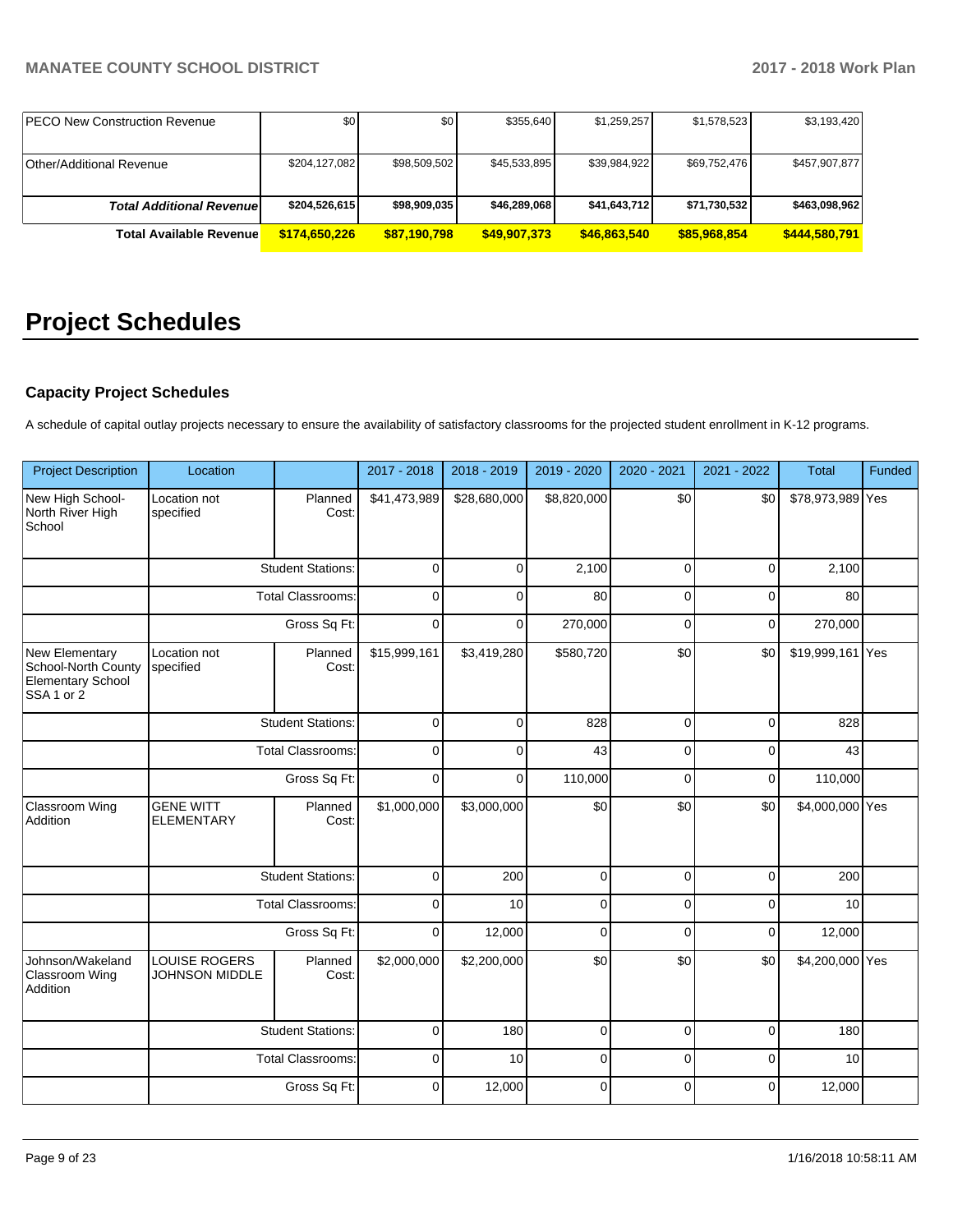| Addition                                           | <b>GULLETT</b><br><b>ELEMENTARY</b>  | Planned<br>Cost:         | \$1,000,000  | \$1,000,000    | \$0          | \$0         | \$0         | \$2,000,000 Yes   |  |
|----------------------------------------------------|--------------------------------------|--------------------------|--------------|----------------|--------------|-------------|-------------|-------------------|--|
|                                                    |                                      | <b>Student Stations:</b> | $\mathbf 0$  | 100            | $\pmb{0}$    | 0           | 0           | 100               |  |
|                                                    |                                      | Total Classrooms:        | $\mathbf 0$  | 6              | 0            | $\mathbf 0$ | 0           | 6                 |  |
|                                                    |                                      | Gross Sq Ft:             | 0            | 6,000          | 0            | 0           | 0           | 6,000             |  |
| Addition                                           | ANNIE WILLIAMS<br><b>ELEMENTARY</b>  | Planned<br>Cost:         | \$2,050,000  | \$950,000      | \$0          | \$0         | \$0         | \$3,000,000 Yes   |  |
|                                                    |                                      | <b>Student Stations:</b> | $\mathbf 0$  | 100            | $\pmb{0}$    | $\mathbf 0$ | $\mathbf 0$ | 100               |  |
|                                                    |                                      | Total Classrooms:        | $\mathbf 0$  | 6              | $\pmb{0}$    | $\mathbf 0$ | $\mathbf 0$ | 6                 |  |
|                                                    |                                      | Gross Sq Ft:             | $\mathbf 0$  | 6,000          | $\mathbf 0$  | $\mathbf 0$ | 0           | 6,000             |  |
| Addition                                           | <b>WILLIS</b><br><b>ELEMENTARY</b>   | Planned<br>Cost:         | \$0          | \$0            | \$2,000,000  | \$0         | \$0         | \$2,000,000 Yes   |  |
|                                                    |                                      | <b>Student Stations:</b> | $\mathbf 0$  | $\mathbf 0$    | 100          | 0           | 0           | 100               |  |
|                                                    | Total Classrooms:                    |                          | $\mathbf 0$  | $\mathbf 0$    | 6            | 0           | 0           | 6                 |  |
|                                                    |                                      |                          | 0            | 0              | 6,000        | 0           | 0           | 6,000             |  |
| New Middle School-<br>East County Middle<br>School | Location not<br>specified            | Planned<br>Cost:         | \$24,999,164 | \$17,615,840   | \$2,384,160  | \$0         | \$0         | \$44,999,164 Yes  |  |
|                                                    |                                      | <b>Student Stations:</b> | $\mathbf 0$  | $\pmb{0}$      | 1,164        | $\pmb{0}$   | $\mathbf 0$ | 1,164             |  |
|                                                    |                                      | Total Classrooms:        | $\mathbf 0$  | $\mathbf 0$    | $\mathbf 0$  | $\mathbf 0$ | 0           | $\mathbf 0$       |  |
|                                                    |                                      | Gross Sq Ft:             | $\mathbf 0$  | $\pmb{0}$      | 185,212      | $\pmb{0}$   | $\mathbf 0$ | 185,212           |  |
| Addition                                           | LAKEWOOD RANCH<br><b>SENIOR HIGH</b> | Planned<br>Cost:         | \$50,000     | \$3,000,000    | \$4,950,000  | \$0         | \$0         | \$8,000,000 Yes   |  |
|                                                    |                                      | <b>Student Stations:</b> | $\mathbf{0}$ | $\overline{0}$ | 200          | $\mathbf 0$ | $\mathbf 0$ | 200               |  |
|                                                    |                                      | <b>Total Classrooms:</b> | $\mathbf 0$  | $\pmb{0}$      | 8            | 0           | 0           | 8                 |  |
|                                                    |                                      | Gross Sq Ft:             | $\mathbf 0$  | 0              | 10,400       | $\pmb{0}$   | 0           | 10,400            |  |
|                                                    |                                      | <b>Planned Cost:</b>     | \$88,572,314 | \$59,865,120   | \$18,734,880 | \$0         |             | \$0 \$167,172,314 |  |
|                                                    |                                      | <b>Student Stations:</b> | 0            | 580            | 4,392        | $\pmb{0}$   | $\pmb{0}$   | 4,972             |  |
|                                                    |                                      | <b>Total Classrooms:</b> | $\pmb{0}$    | 32             | 137          | $\pmb{0}$   | $\pmb{0}$   | 169               |  |
|                                                    |                                      | <b>Gross Sq Ft:</b>      | $\pmb{0}$    | 36,000         | 581,612      | $\pmb{0}$   | $\pmb{0}$   | 617,612           |  |

## **Other Project Schedules**

Major renovations, remodeling, and additions of capital outlay projects that do not add capacity to schools.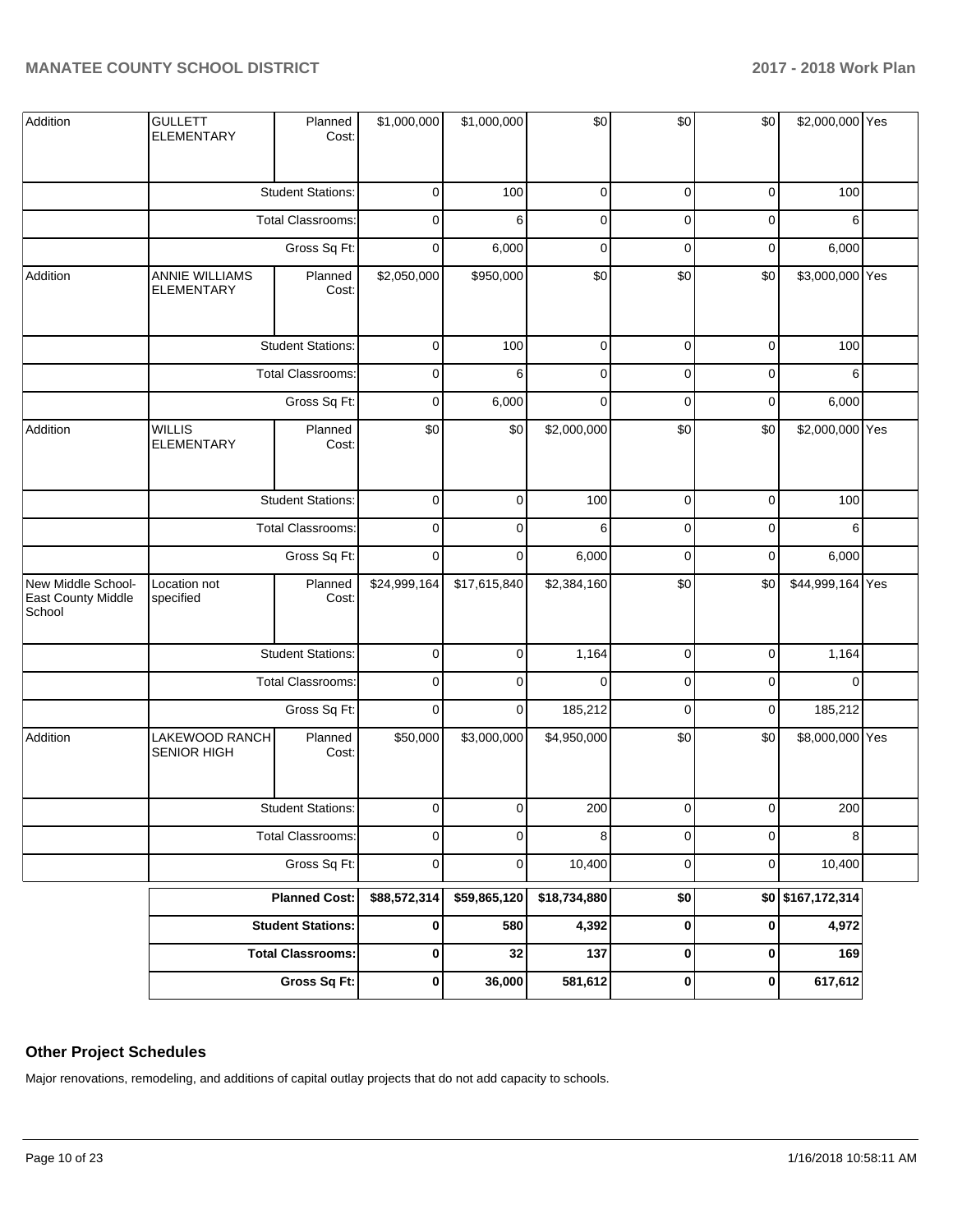| <b>Project Description</b>                                                                                                                       | Location                                      | 2017 - 2018<br><b>Actual Budget</b> | 2018 - 2019<br>Projected | 2019 - 2020<br>Projected | $2020 - 2021$<br>Projected | 2021 - 2022<br>Projected | <b>Total</b>     | Funded |
|--------------------------------------------------------------------------------------------------------------------------------------------------|-----------------------------------------------|-------------------------------------|--------------------------|--------------------------|----------------------------|--------------------------|------------------|--------|
| New Auditorium                                                                                                                                   | <b>BAYSHORE SENIOR</b><br><b>HIGH</b>         | \$0                                 | \$0                      | \$10,000,000             | \$0                        | \$0                      | \$10,000,000 No  |        |
| Security, Pedestrian plan,<br>elevations, sidewalks in<br>stadium, Admin courtyard<br>security                                                   | <b>BAYSHORE SENIOR</b><br><b>HIGH</b>         | \$53,600                            | \$1,000,000              | \$2,000,000              | \$0                        | \$0                      | \$3,053,600 No   |        |
| Renovation                                                                                                                                       | <b>BLACKBURN</b><br><b>ELEMENTARY</b>         | \$0                                 | \$200,000                | \$3,800,000              | \$1,000,000                | \$0                      | \$5,000,000 No   |        |
| Visitor Concession/Add<br>restrooms in Café, Demolish<br>old UF buildings, portables                                                             | <b>BRADEN RIVER HIGH</b>                      | \$350,000                           | \$2,200,000              | \$6,050,000              | \$1,000,000                | \$0                      | \$9,600,000 No   |        |
| Covered Walkway                                                                                                                                  | <b>FREEDOM</b><br><b>ELEMENTARY</b>           | \$160,000                           | \$0                      | \$0                      | \$0                        | \$0                      | \$160,000 No     |        |
| Renovation and remodeling                                                                                                                        | <b>WILLIAM H BASHAW</b><br><b>ELEMENTARY</b>  | \$5,397,051                         | \$0                      | \$0                      | \$0                        | \$0                      | \$5,397,051 Yes  |        |
| Firing Range, paint exterior and MANATEE TECHNICAL<br>interior                                                                                   | <b>COLLEGE</b>                                | \$0                                 | \$400,000                | \$500,000                | \$4,500,000                | \$0                      | \$5,400,000 No   |        |
| Airside HVAC Renovation                                                                                                                          | <b>SCHOOL SUPPORT</b><br><b>CENTER</b>        | \$5,000,000                         | \$4,500,000              | \$0                      | \$0                        | \$0                      | \$9,500,000 No   |        |
| <b>HVAC</b><br>EquipmentRoof/Chiller/Clinic                                                                                                      | MANATEE SENIOR HIGH                           | \$8,920,148                         | \$0                      | \$0                      | \$0                        | \$0                      | \$8,920,148 Yes  |        |
| Press Box                                                                                                                                        | PALMETTO SENIOR<br><b>HIGH</b>                | \$350,000                           | \$0                      | \$0                      | \$0                        | \$0                      | \$350,000 No     |        |
| Doors/hardware, windows,<br>façade, roof, partitions                                                                                             | W D SUGG MIDDLE                               | \$565,800                           | \$4,500,000              | \$0                      | \$0                        | \$0                      | \$5,065,800 No   |        |
| Exterior makeover                                                                                                                                | R DAN NOLAN MIDDLE                            | \$0                                 | \$0                      | \$1,000,000              | \$0                        | \$0                      | \$1,000,000 No   |        |
| Lighting gym, parking lot,<br>Career Development Plan                                                                                            | MARTHA B KING MIDDLE                          | \$0                                 | \$0                      | \$20,000                 | \$20,000                   | \$0                      | \$40,000 No      |        |
| Renovation                                                                                                                                       | <b>ONECO ELEMENTARY</b>                       | \$0                                 | \$0                      | \$0                      | \$10,000,000               | \$0                      | \$10,000,000 No  |        |
| Addition/Renovation                                                                                                                              | MARJORIE G KINNAN<br><b>ELEMENTARY</b>        | \$0                                 | \$0                      | \$0                      | \$14,000,000               | \$0                      | \$14,000,000 Yes |        |
| Replacement                                                                                                                                      | JAMES TILLMAN<br>ELEMENTARY                   | \$0                                 | \$0                      | \$18,000,000             | \$0                        | \$0                      | \$18,000,000 Yes |        |
| Renovation/Roof                                                                                                                                  | <b>GENE WITT</b><br><b>ELEMENTARY</b>         | \$0                                 | \$11,000,000             | \$2,000,000              | \$0                        | \$0                      | \$13,000,000 Yes |        |
| Johnson/Wakeland IB K-8<br>Traffic modifications after new<br>school, demolish Johnson<br>house, Airside HVAC<br>renovations & Controls, Roofing | <b>LOUISE ROGERS</b><br><b>JOHNSON MIDDLE</b> | \$0                                 | \$500,000                | \$575,000                | \$8,500,000                | \$1,295,000              | \$10,870,000 No  |        |
| Door, hardware, windows,<br>façade, op ptns                                                                                                      | SARA SCOTT HARLLEE<br><b>MIDDLE</b>           | \$0                                 | \$100,000                | \$2,900,000              | \$0                        | \$0                      | \$3,000,000 No   |        |
| <b>Field House</b>                                                                                                                               | LAKEWOOD RANCH<br><b>SENIOR HIGH</b>          | \$0                                 | \$1,000,000              | \$6,000,000              | \$1,000,000                | \$0                      | \$8,000,000 No   |        |
| Upgrade facade                                                                                                                                   | ELECTA ARCOTTE LEE<br><b>MIDDLE</b>           | \$0                                 | \$0                      | \$1,000,000              | \$0                        | \$0                      | \$1,000,000 No   |        |
| Training building                                                                                                                                | <b>MATZKE SUPPORT</b><br><b>CENTER</b>        | \$740,000                           | \$0                      | \$0                      | \$0                        | \$0                      | \$740,000 No     |        |
| Drainfiield study/work                                                                                                                           | <b>MYAKKA CITY</b><br>ELEMENTARY              | \$10,000                            | \$0                      | \$0                      | \$0                        | \$0                      | \$10,000 No      |        |
| Change gates and locks                                                                                                                           | PALM VIEW<br><b>ELEMENTARY</b>                | \$60,000                            | \$0                      | \$0                      | \$0                        | \$0                      | \$60,000 No      |        |
| Rubberized tracks at High<br>Schools                                                                                                             | Location not specified                        | \$0                                 | \$200,000                | \$200,000                | \$200,000                  | \$0                      | \$600,000 No     |        |
| Decommission schools                                                                                                                             | Location not specified                        | \$0                                 | \$200,000                | \$200,000                | \$200,000                  | \$0                      | \$600,000 No     |        |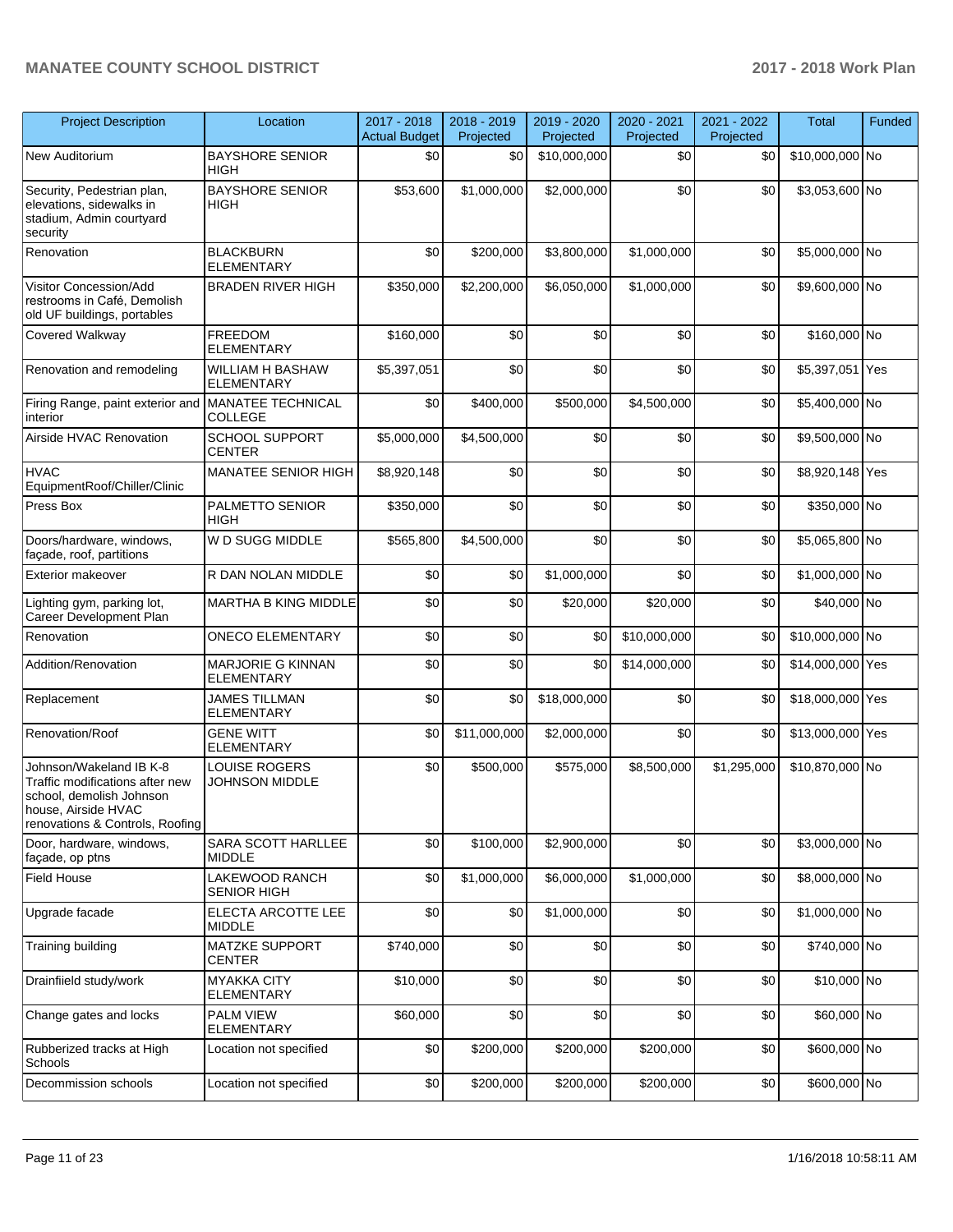| Roof & HVAC, Renovation               | <b>TARA ELEMENTARY</b>                          | \$0          | \$0          | \$6,650,000  | \$٥Ι         | \$0 | \$6,650,000 Yes             |  |
|---------------------------------------|-------------------------------------------------|--------------|--------------|--------------|--------------|-----|-----------------------------|--|
| HVAC, Building envelope, roof         | <b>IPROFESSIONAL</b><br>ISUPPORT CENTER         | \$3.728.454  | \$3.642.000  | \$0          | \$٥Ι         | \$0 | \$7,370,454 Yes             |  |
| Johnson/Wakeland IB K-8<br>Renovation | <b>I</b> LOUISE ROGERS<br><b>JOHNSON MIDDLE</b> | \$2,271,787  | \$1.212.400  | \$0          | \$0          | \$0 | \$3,484,187 Yes             |  |
|                                       |                                                 | \$27.606.840 | \$30,654,400 | \$60,895,000 | \$40,420,000 |     | \$1,295,000   \$160,871,240 |  |

## **Additional Project Schedules**

Any projects that are not identified in the last approved educational plant survey.

| <b>Project Description</b>                                                        | Location                  | <b>Num</b> | 2017 - 2018<br><b>Classroom Actual Budget</b> | $2018 - 2019$<br>Projected | 2019 - 2020<br>Projected | 2020 - 2021<br>Projected | 2021 - 2022<br>Projected | <b>Total</b>                   | Funded |
|-----------------------------------------------------------------------------------|---------------------------|------------|-----------------------------------------------|----------------------------|--------------------------|--------------------------|--------------------------|--------------------------------|--------|
| Projects prioritized as<br>indicated by needs<br>lassessment to be<br>lperformed. | Location not<br>specified |            | \$65.760.472                                  | \$11.471.278               | \$4.522.493              | \$32.863.540             |                          | \$85,968,854 \$200,586,637 Yes |        |
|                                                                                   |                           |            | \$65,760,472                                  | \$11,471,278               | \$4,522,493              | \$32,863,540             |                          | \$85.968.854 \$200.586.637     |        |

### **Non Funded Growth Management Project Schedules**

Schedule indicating which projects, due to planned development, that CANNOT be funded from current revenues projected over the next five years.

Nothing reported for this section.

# **Tracking**

## **Capacity Tracking**

| Location                         | $2017 -$<br>2018 Satis.<br>Stu. Sta. | Actual<br>$2017 -$<br><b>2018 FISH</b><br>Capacity | Actual<br>$2016 -$<br>2017<br><b>COFTE</b> | # Class<br><b>Rooms</b> | Actual<br>Average<br>$2017 -$<br>2018 Class<br><b>Size</b> | Actual<br>$2017 -$<br>2018<br><b>Utilization</b> | <b>New</b><br>Stu.<br>Capacity | <b>New</b><br>Rooms to<br>be<br>Added/Re<br>moved | Projected<br>$2021 -$<br>2022<br><b>COFTE</b> | Projected<br>$2021 -$<br>2022<br>Utilization | Projected<br>$2021 -$<br>2022 Class<br><b>Size</b> |
|----------------------------------|--------------------------------------|----------------------------------------------------|--------------------------------------------|-------------------------|------------------------------------------------------------|--------------------------------------------------|--------------------------------|---------------------------------------------------|-----------------------------------------------|----------------------------------------------|----------------------------------------------------|
| ANNA MARIA<br><b>IELEMENTARY</b> | 301                                  | 301                                                | 269                                        | 16 <sub>1</sub>         | 17                                                         | 89.00 %                                          |                                |                                                   | 259                                           | 86.00 %                                      | 16                                                 |
| BALLARD ELEMENTARY               | 507                                  | 507                                                | 483                                        | 27                      | 18                                                         | 95.00 %                                          |                                |                                                   | 500                                           | 99.00 %                                      | 19                                                 |
| <b>BAYSHORE</b><br>ELEMENTARY    | 746                                  | 746                                                | 780                                        | 41                      | 19                                                         | 105.00 %                                         |                                |                                                   | 789                                           | 106.00 %                                     | 19                                                 |
| <b>DUETTE ELEMENTARY</b>         | $\Omega$                             | $\Omega$                                           |                                            | $\Omega$                | $\Omega$                                                   | 0.00%                                            | $\Omega$                       | $\Omega$                                          | 0                                             | 0.00%                                        | $\Omega$                                           |
| MANATEE ELEMENTARY               | 727                                  | 727                                                | 556                                        | 37                      | 15 <sup>1</sup>                                            | 76.00 %                                          | 0                              | $\Omega$                                          | 590                                           | 81.00 %                                      | 16                                                 |
| IMANATEE SENIOR HIGH             | 2,761                                | 2,622                                              | 2,221                                      | 113                     | 20                                                         | 85.00 %                                          | $\Omega$                       | 0                                                 | 2,195                                         | 84.00 %                                      | 19                                                 |
| <b>HORIZONS ACADEMY</b>          | 480                                  | 480                                                | 184                                        | 21                      | 9                                                          | 38.00 %                                          | 0                              | 0                                                 | 176                                           | 37.00 %                                      | 8                                                  |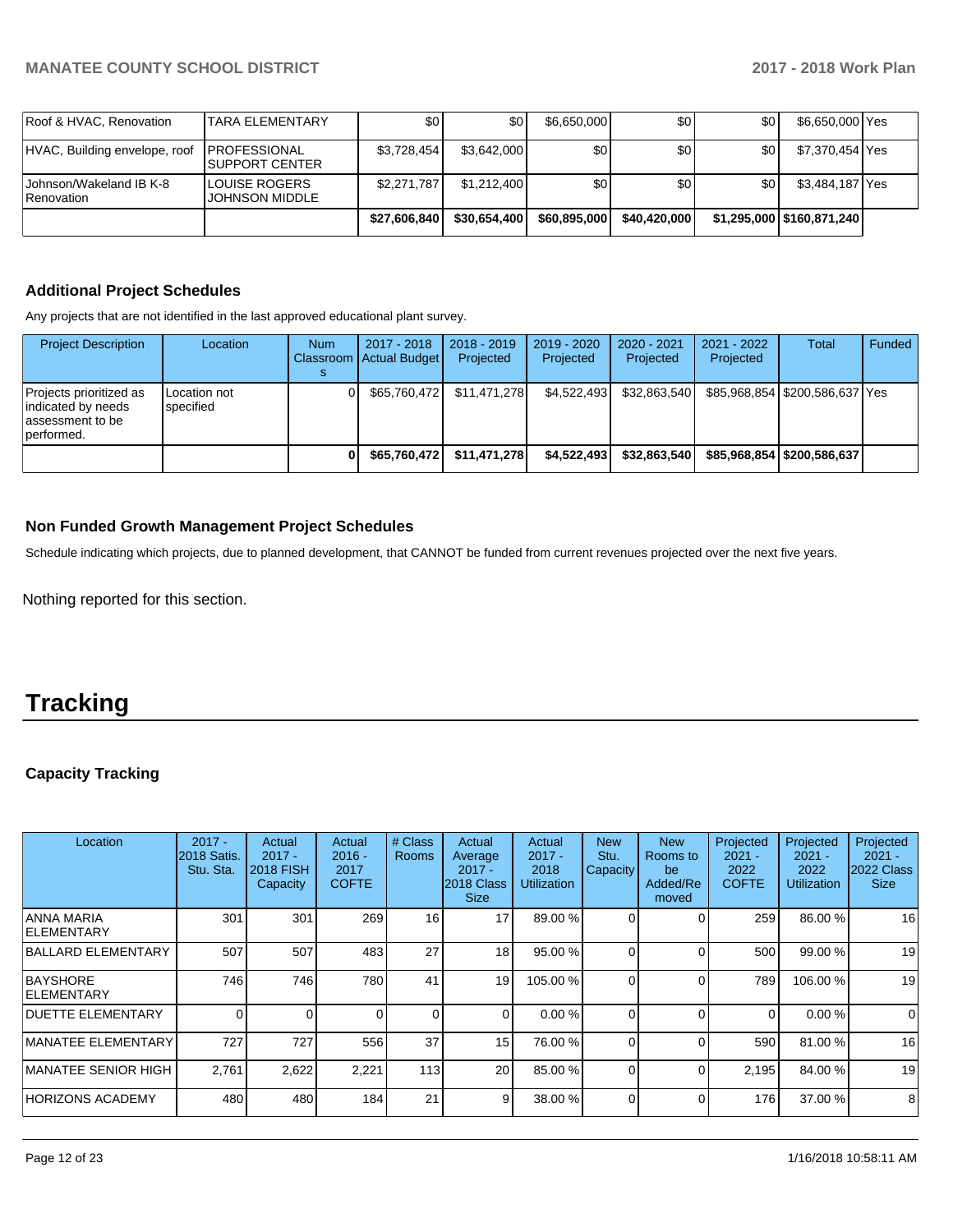| <b>ANNIE WILLIAMS</b><br><b>ELEMENTARY</b>          | 960   | 960   | 909      | 52              | 17              | 95.00 %  | 100              | 6               | 952          | 90.00 %  | 16          |
|-----------------------------------------------------|-------|-------|----------|-----------------|-----------------|----------|------------------|-----------------|--------------|----------|-------------|
| <b>GULLETT ELEMENTARY</b>                           | 873   | 873   | 857      | 48              | 18              | 98.00 %  | 100              | 6               | 1,022        | 105.00 % | 19          |
| <b>BUFFALO CREEK</b><br>MIDDLE                      | 1,170 | 1,053 | 994      | 51              | 19              | 94.00 %  | $\Omega$         | $\Omega$        | 1,072        | 102.00%  | 21          |
| G.D. ROGERS GARDEN-<br><b>BULLOCK ELEMENTARY</b>    | 678   | 678   | 571      | 37              | 15              | 84.00 %  | $\Omega$         | $\Omega$        | 617          | 91.00%   | 17          |
| PALMETTO<br>ELEMENTARY (NEW)                        | 878   | 878   | 707      | 47              | 15              | 81.00%   | 0                | $\mathbf 0$     | 752          | 86.00 %  | 16          |
| <b>GILBERT W MCNEAL</b><br><b>ELEMENTARY</b>        | 766   | 766   | 768      | 44              | 17              | 100.00%  | $\Omega$         | $\Omega$        | 792          | 103.00 % | 18          |
| <b>FREEDOM</b><br><b>ELEMENTARY</b>                 | 902   | 902   | 788      | 50              | 16              | 87.00 %  | $\Omega$         | $\Omega$        | 827          | 92.00 %  | 17          |
| R DAN NOLAN MIDDLE                                  | 1,068 | 961   | 1,095    | 46              | 24              | 114.00 % | $\mathbf 0$      | $\Omega$        | 1,240        | 129.00%  | 27          |
| <b>VIRGIL MILLS</b><br><b>ELEMENTARY</b>            | 1,027 | 1,027 | 1,183    | 55              | 22              | 115.00 % | 0                | $\Omega$        | 1,252        | 122.00%  | 23          |
| <b>BRADEN RIVER HIGH</b>                            | 2,175 | 2,066 | 2,131    | 88              | 24              | 103.00 % | $\Omega$         | $\Omega$        | 2,100        | 102.00%  | 24          |
| <b>WILLIS ELEMENTARY</b>                            | 785   | 785   | 772      | 42              | 18              | 98.00 %  | 100              | 6               | 822          | 93.00 %  | 17          |
| <b>CARLOS E HAILE</b><br>MIDDLE                     | 1,166 | 1,049 | 1,134    | 50              | 23              | 108.00%  | $\Omega$         | $\Omega$        | 1,280        | 122.00%  | 26          |
| LAKEWOOD RANCH<br><b>SENIOR HIGH</b>                | 2,249 | 2,136 | 2,274    | 96              | 24              | 106.00%  | 200              | 8               | 2,303        | 99.00 %  | 22          |
| <b>BAYSHORE SENIOR</b><br>HIGH                      | 2,328 | 2,211 | 1,442    | 97              | 15              | 65.00 %  | 0                | $\Omega$        | 1,495        | 68.00 %  | 15          |
| <b>ELECTA ARCOTTE LEE</b><br><b>MIDDLE</b>          | 1,121 | 1,008 | 1,076    | 48              | 22              | 107.00%  | $\Omega$         | $\Omega$        | 1,170        | 116.00 % | 24          |
| <b>WILLIAM MONROE</b><br>ROWLETT ELEMENTARY         | 966   | 966   | 933      | 49              | 19              | 97.00 %  | $\Omega$         | $\Omega$        | $\mathbf{0}$ | 0.00%    | $\mathbf 0$ |
| <b>MARJORIE G KINNAN</b><br><b>ELEMENTARY</b>       | 792   | 792   | 536      | 42              | 13              | 68.00 %  | 0                | $\mathbf 0$     | 532          | 67.00 %  | 13          |
| <b>BRADEN RIVER MIDDLE</b>                          | 1,349 | 1,214 | 1,092    | 57              | 19              | 90.00 %  | $\mathbf 0$      | $\Omega$        | 1,230        | 101.00%  | 22          |
| <b>SEA BREEZE</b><br><b>ELEMENTARY</b>              | 736   | 736   | 589      | 40              | 15              | 80.00 %  | $\Omega$         | $\Omega$        | 557          | 76.00 %  | 14          |
| <b>TARA ELEMENTARY</b>                              | 791   | 791   | 648      | 43              | 15              | 82.00 %  | $\Omega$         | $\Omega$        | 707          | 89.00 %  | 16          |
| <b>LOUISE ROGERS</b><br><b>JOHNSON MIDDLE</b>       | 1,263 | 1,136 | 553      | 53              | 10              | 49.00 %  | 180              | 10              | 550          | 42.00 %  | 9           |
| <b>GENE WITT</b><br> ELEMENTARY                     | 770   | 770   | 706      | 43 <sub>l</sub> | 16 <sup>1</sup> | 92.00 %  | 200 <sup>1</sup> | 10 <sup>1</sup> | 752          | 78.00 %  | 14          |
| LINCOLN MEMORIAL<br><b>ELEMENTARY LEASE</b><br>BLDG | 0     | 0     | $\Omega$ | $\mathbf 0$     | $\Omega$        | 0.00%    | $\mathbf 0$      | $\Omega$        | 0            | 0.00%    | 0           |
| <b>H S MOODY</b><br><b>IELEMENTARY</b>              | 777   | 777   | 658      | 40              | 16              | 85.00 %  | $\Omega$         | $\Omega$        | 652          | 84.00 %  | 16          |
| MARTHA B KING MIDDLE                                | 1,404 | 1,263 | 1,082    | 60              | 18              | 86.00 %  | $\mathbf 0$      | $\mathbf 0$     | 1,180        | 93.00 %  | 20          |
| FLORINE J ABEL<br><b>ELEMENTARY</b>                 | 580   | 580   | 550      | 32              | 17              | 95.00 %  | 0                | $\mathbf 0$     | 592          | 102.00 % | 19          |
| <b>IDA M STEWART</b><br><b>ELEMENTARY</b>           | 530   | 530   | 402      | 29              | 14              | 76.00 %  | 0                | $\mathbf 0$     | 417          | 79.00 %  | 14          |
| <b>WILLIAM H BASHAW</b><br><b>ELEMENTARY</b>        | 844   | 844   | 560      | 45              | 12              | 66.00 %  | $\Omega$         | $\Omega$        | 592          | 70.00 %  | 13          |
| <b>BRADEN RIVER</b><br>ELEMENTARY                   | 719   | 719   | 682      | 38              | 18              | 95.00 %  | 0                | $\mathbf 0$     | 712          | 99.00 %  | 19          |
| <b>LINCOLN MIDDLE</b>                               | 1,147 | 1,032 | 477      | 50              | 10              | 46.00 %  | 0                | $\mathbf 0$     | 476          | 46.00 %  | 10          |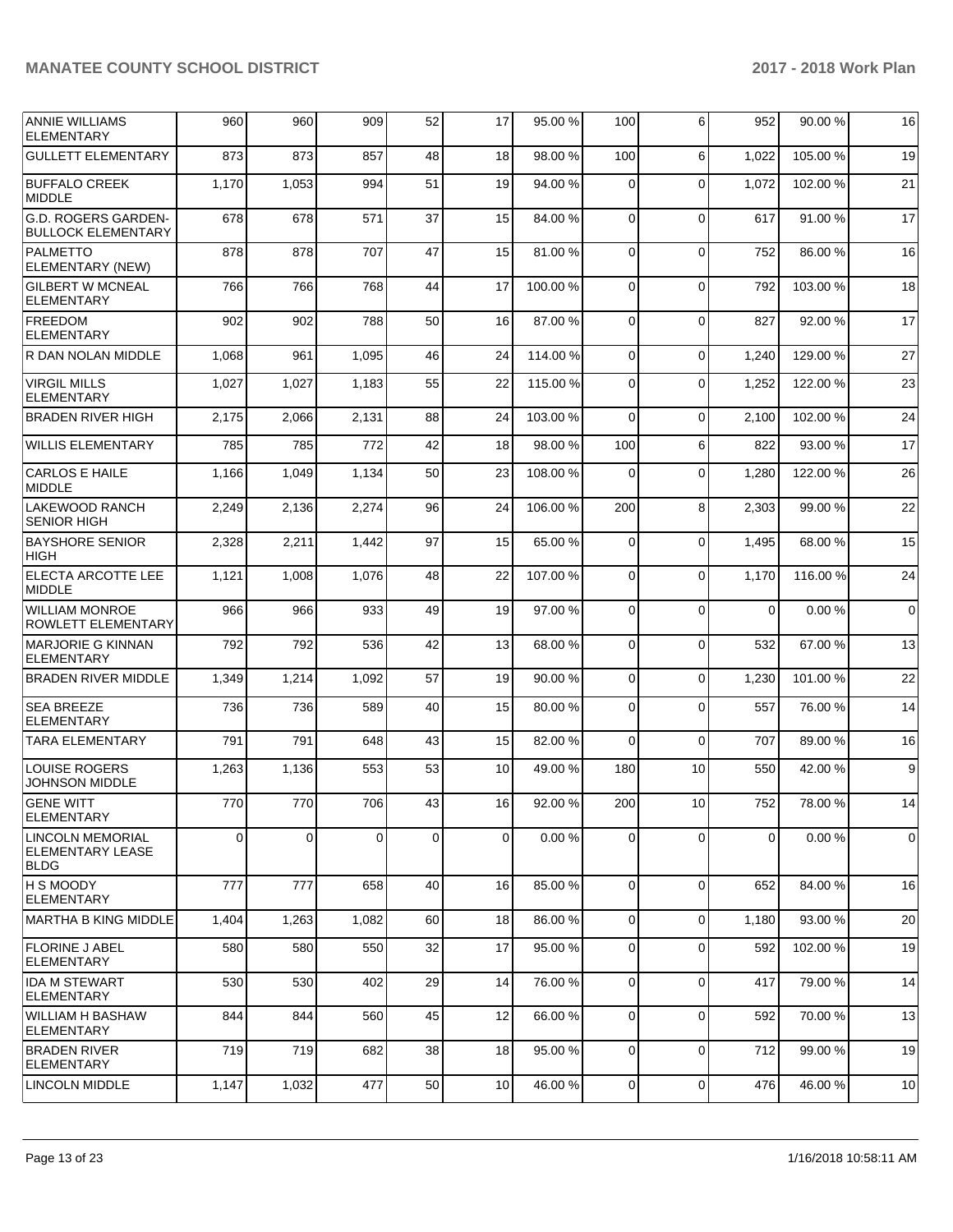| <b>JAMES TILLMAN</b><br>ELEMENTARY                        | 740    | 740      | 531      | 40          | 13              | 72.00 % | $\Omega$ | $\Omega$ | 542      | 73.00 % | 14          |
|-----------------------------------------------------------|--------|----------|----------|-------------|-----------------|---------|----------|----------|----------|---------|-------------|
| BLACKBURN<br>ELEMENTARY                                   | 838    | 838      | 465      | 46          | 10 <sup>1</sup> | 56.00 % | $\Omega$ | $\Omega$ | 512      | 61.00%  | 11          |
| <b>FRANCES WAKELAND</b><br>ELEMENTARY                     | 609    | 609      | 492      | 32          | 15              | 81.00%  | $-609$   | $-32$    | 482      | 0.00%   | $\mathbf 0$ |
| lw D SUGG MIDDLE                                          | 1,084  | 975      | 692      | 48          | 14              | 71.00 % | $\Omega$ | $\Omega$ | 840      | 86.00 % | 18          |
| <b>SARA SCOTT HARLLEE</b><br><b>MIDDLE</b>                | 1,101  | 990      | 236      | 48          | 5 <sup>1</sup>  | 24.00 % | $\Omega$ | $\Omega$ | $\Omega$ | 0.00%   | $\mathbf 0$ |
| PALMETTO<br>ELEMENTARY (OLD)                              | 0      | $\Omega$ | $\Omega$ | $\mathbf 0$ | $\Omega$        | 0.00%   | $\Omega$ | $\Omega$ | $\Omega$ | 0.00%   | $\mathbf 0$ |
| <b>PALMETTO SENIOR</b><br> HIGH                           | 2,270  | 2,156    | 2,169    | 93          | 23              | 101.00% | $\Omega$ | $\Omega$ | 2,095    | 97.00 % | 23          |
| <b>ROBERT H PRINE</b><br>ELEMENTARY                       | 869    | 869      | 800      | 48          | 17              | 92.00 % | $\Omega$ | $\Omega$ | 807      | 93.00 % | 17          |
| <b>BLANCHE H</b><br><b>DAUGHTREY</b><br><b>ELEMENTARY</b> | 854    | 854      | 786      | 47          | 17              | 92.00 % | $\Omega$ | $\Omega$ | 792      | 93.00 % | 17          |
| <b>SAMOSET ELEMENTARY</b>                                 | 661    | 661      | 597      | 36          | 17              | 90.00 % | $\Omega$ | $\Omega$ | 602      | 91.00%  | 17          |
| <b>SOUTHEAST SENIOR</b><br> HIGH                          | 2,142  | 1,927    | 1,635    | 95          | 17              | 85.00 % | $\Omega$ | $\Omega$ | 1,595    | 83.00 % | 17          |
| <b>IMANATEE TECHNICAL</b><br><b>COLLEGE</b>               | 1,458  | 1,749    | 98       | 83          | 1 <sup>1</sup>  | 6.00%   | $\Omega$ | $\Omega$ | $\Omega$ | 0.00%   | $\mathbf 0$ |
| JESSIE P MILLER<br>ELEMENTARY                             | 804    | 804      | 747      | 45          | 17              | 93.00 % | $\Omega$ | $\Omega$ | 792      | 99.00 % | 18          |
| MYAKKA CITY<br>ELEMENTARY                                 | 397    | 397      | 257      | 22          | 12              | 65.00 % | $\Omega$ | $\Omega$ | 280      | 71.00 % | 13          |
| <b>ONECO ELEMENTARY</b>                                   | 690    | 690      | 616      | 37          | 17              | 89.00 % | $\Omega$ | $\Omega$ | 660      | 96.00 % | 18          |
| <b>PALM VIEW</b><br><b>ELEMENTARY</b>                     | 738    | 738      | 366      | 39          | 9               | 50.00 % | $\Omega$ | $\Omega$ | 380      | 51.00 % | 10          |
| <b>PALMA SOLA</b><br>ELEMENTARY                           | 714    | 714      | 571      | 39          | 15              | 80.00 % | $\Omega$ | $\Omega$ | 592      | 83.00 % | 15          |
|                                                           | 52,305 | 50,597   | 41,719   | 2,525       | 17              | 82.45%  | 271      | 14       | 42,125   | 82.81%  | 17          |

The COFTE Projected Total (42,125) for 2021 - 2022 must match the Official Forecasted COFTE Total (42,125 ) for 2021 - 2022 before this section can be completed. In the event that the COFTE Projected Total does not match the Official forecasted COFTE, then the Balanced Projected COFTE Table should be used to balance COFTE.

| Projected COFTE for 2021 - 2022 |        |  |  |  |  |  |
|---------------------------------|--------|--|--|--|--|--|
| Elementary (PK-3)               | 14.354 |  |  |  |  |  |
| Middle (4-8)                    | 15,913 |  |  |  |  |  |
| High (9-12)                     | 11,858 |  |  |  |  |  |
|                                 | 42,125 |  |  |  |  |  |

| <b>Grade Level Type</b> | <b>Balanced Projected</b><br>COFTE for 2021 - 2022 |
|-------------------------|----------------------------------------------------|
| Elementary (PK-3)       |                                                    |
| Middle (4-8)            |                                                    |
| High (9-12)             |                                                    |
|                         | 42,125                                             |

## **Relocatable Replacement**

Number of relocatable classrooms clearly identified and scheduled for replacement in the school board adopted financially feasible 5-year district work program.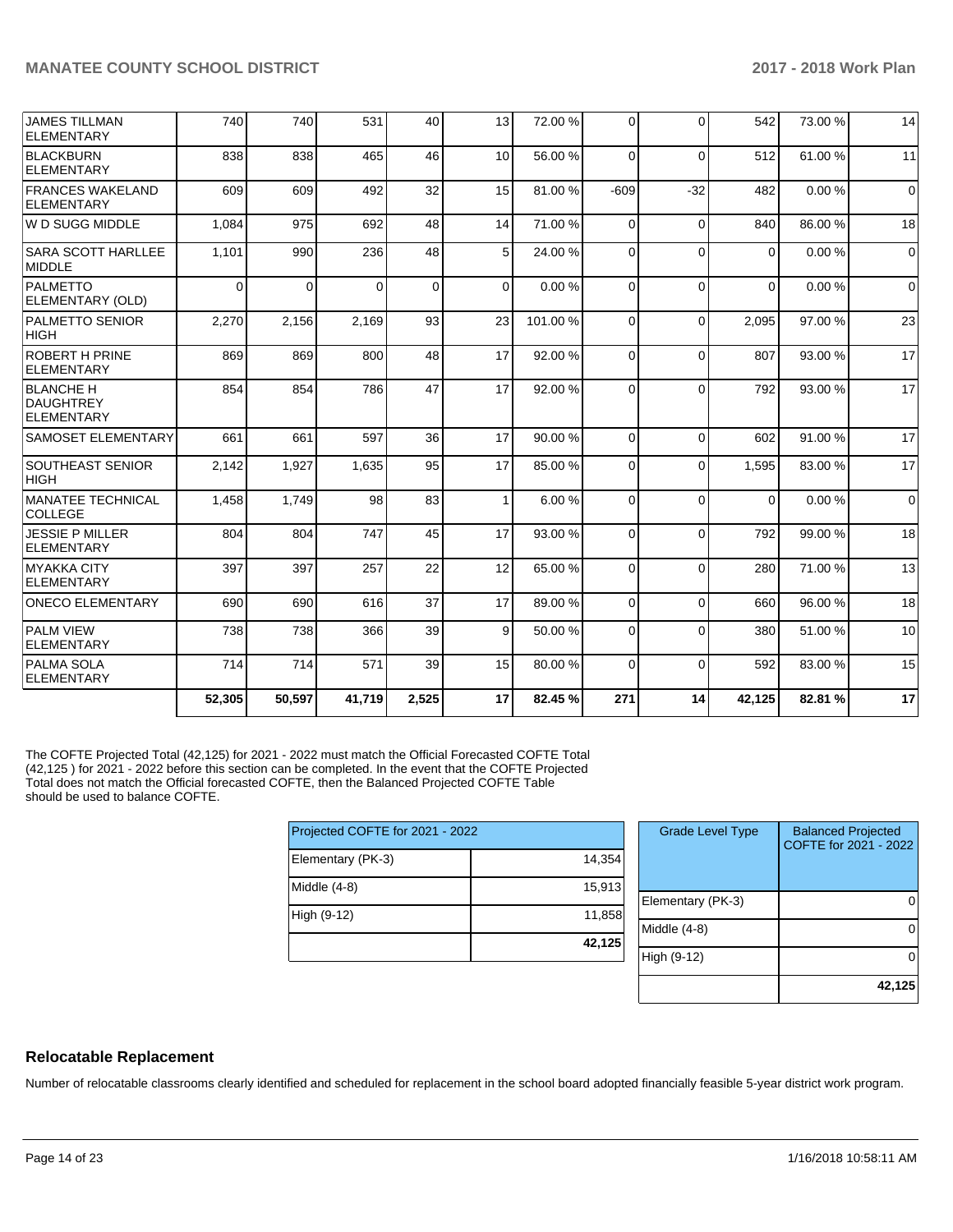| _ocation                               | 2017<br>$-2018$ | 2018 - 2019 | 2019 - 2020 | 2020 - 2021 | $-2022$<br>$2021 -$ | Year 5 Total |
|----------------------------------------|-----------------|-------------|-------------|-------------|---------------------|--------------|
| <b>Total Relocatable Replacements:</b> |                 |             |             |             |                     |              |

## **Charter Schools Tracking**

Information regarding the use of charter schools.

| Location-Type                              | # Relocatable<br>units or<br>permanent<br>classrooms | Owner           | <b>Year Started or</b><br>Scheduled | <b>Student</b><br><b>Stations</b> | <b>Students</b><br>Enrolled | Years in<br>Contract | <b>Total Charter</b><br><b>Students</b><br>projected for<br>2021 - 2022 |
|--------------------------------------------|------------------------------------------------------|-----------------|-------------------------------------|-----------------------------------|-----------------------------|----------------------|-------------------------------------------------------------------------|
| <b>Team Success</b>                        |                                                      | 38 OTHER        | 1995                                | 760                               | 684                         | 5                    | 684                                                                     |
| Manatee School of the Arts and<br>Sciences |                                                      | 12 OTHER        | 1997                                | 200                               | 158                         | 15                   | 158                                                                     |
| Manatee School of the Arts                 |                                                      | 109 OTHER       | 1998                                | 2,962                             | 2,067                       | 15                   | 2,067                                                                   |
| <b>Oasis Middle School</b>                 |                                                      | 8 OTHER         | 2006                                | 120                               | 117                         | 3                    | 117                                                                     |
| Imagine Charter School of North<br>Manatee |                                                      | 36 OTHER        | 2005                                | 680                               | 559                         | 3                    | 559                                                                     |
| Imagine Charter School of East<br>Manatee  |                                                      | 36 OTHER        | 2008                                | 720                               | 444                         | 5                    | 444                                                                     |
| Palmetto Charter School                    |                                                      | 23 OTHER        | 2010                                | 424                               | 362                         | 10                   | 362                                                                     |
| State College Collegiate School            |                                                      | 23 OTHER        | 2010                                | 575                               | 509                         | 5                    | 509                                                                     |
| Manatee Charter School                     |                                                      | 56 OTHER        | 2012                                | 1,200                             | 439                         | 5                    | 439                                                                     |
| Visible Men Academy                        |                                                      | 8 OTHER         | 2013                                | 130                               | 90                          | 5                    | 90                                                                      |
| <b>Rowlett Charter School</b>              |                                                      | 49 SCHOOL BOARD | 2014                                | 918                               | 915                         | 5                    | 915                                                                     |
| Rowlett Middle School                      |                                                      | 50 SCHOOL BOARD | 2018                                | 425                               | 298                         | 5                    | 600                                                                     |
|                                            | 448                                                  |                 |                                     | 9,114                             | 6,642                       |                      | 6,944                                                                   |

## **Special Purpose Classrooms Tracking**

The number of classrooms that will be used for certain special purposes in the current year, by facility and type of classroom, that the district will, 1), not use for educational purposes, and 2), the co-teaching classrooms that are not open plan classrooms and will be used for educational purposes.

| School                               | <b>School Type</b> | # of Elementary<br>K-3 Classrooms | # of Middle 4-8<br><b>Classrooms</b> | # of High $9-12$<br><b>Classrooms</b> | # of $ESE$<br>Classrooms | # of Combo<br><b>Classrooms</b> | Total<br><b>Classrooms</b> |
|--------------------------------------|--------------------|-----------------------------------|--------------------------------------|---------------------------------------|--------------------------|---------------------------------|----------------------------|
| <b>Total Educational Classrooms:</b> |                    |                                   |                                      |                                       |                          |                                 | 01                         |
| School                               | <b>School Type</b> | # of Elementary<br>K-3 Classrooms | # of Middle 4-8<br><b>Classrooms</b> | # of High $9-12$<br><b>Classrooms</b> | # of $ESE$<br>Classrooms | # of Combo<br><b>Classrooms</b> | Total<br><b>Classrooms</b> |
| <b>Total Co-Teaching Classrooms:</b> |                    |                                   |                                      |                                       |                          |                                 | 0                          |

#### **Infrastructure Tracking**

**Necessary offsite infrastructure requirements resulting from expansions or new schools. This section should include infrastructure information related to capacity project schedules and other project schedules (Section 4).**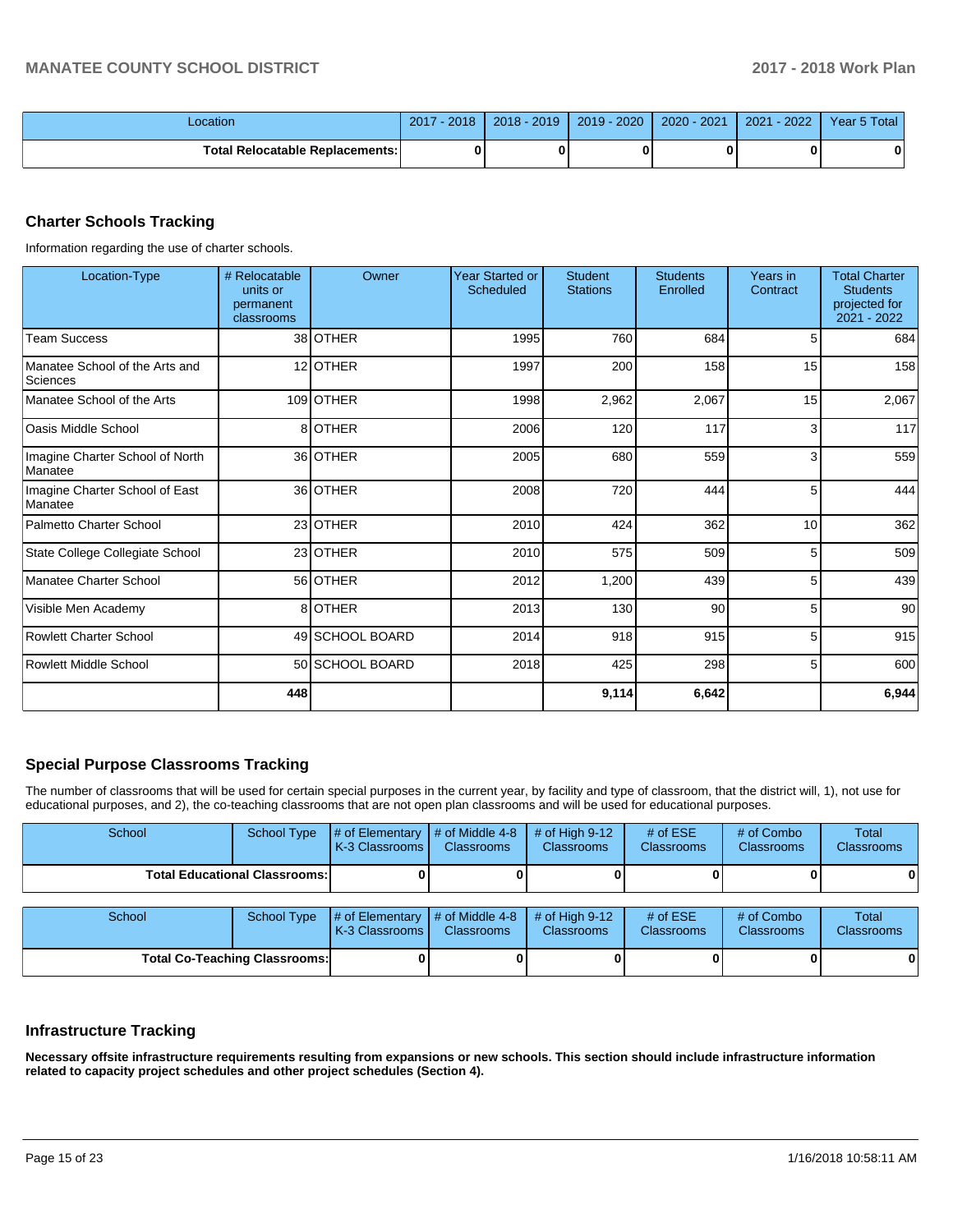North River High School - Erie Rd, Martha Rd, Ft Hamer Rd

**Proposed location of planned facilities, whether those locations are consistent with the comprehensive plans of all affected local governments, and recommendations for infrastructure and other improvements to land adjacent to existing facilities. Provisions of 1013.33(12), (13) and (14) and 1013.36** must be addressed for new facilities planned within the 1st three years of the plan (Section 5).

North River High School - Martha Road and Erie Road New Elementary School - North County SSA 1 or 2 New Middle School - East County

**Consistent with Comp Plan?** Yes

#### **Net New Classrooms**

The number of classrooms, by grade level and type of construction, that were added during the last fiscal year.

| List the net new classrooms added in the 2016 - 2017 fiscal year.                                                                                       | List the net new classrooms to be added in the 2017 - 2018 fiscal<br>year. |                                   |                                |                        |                                                                        |                                   |                                |                        |
|---------------------------------------------------------------------------------------------------------------------------------------------------------|----------------------------------------------------------------------------|-----------------------------------|--------------------------------|------------------------|------------------------------------------------------------------------|-----------------------------------|--------------------------------|------------------------|
| "Classrooms" is defined as capacity carrying classrooms that are added to increase<br>capacity to enable the district to meet the Class Size Amendment. |                                                                            |                                   |                                |                        | Totals for fiscal year 2017 - 2018 should match totals in Section 15A. |                                   |                                |                        |
| Location                                                                                                                                                | $2016 - 2017$ #<br>Permanent                                               | $2016 - 2017$ #<br><b>Modular</b> | $2016 - 2017$ #<br>Relocatable | $2016 - 2017$<br>Total | $2017 - 2018$ #<br>Permanent                                           | $2017 - 2018$ #<br><b>Modular</b> | $2017 - 2018$ #<br>Relocatable | $2017 - 2018$<br>Total |
| Elementary (PK-3)                                                                                                                                       |                                                                            |                                   |                                |                        |                                                                        |                                   |                                | 0                      |
| Middle (4-8)                                                                                                                                            |                                                                            |                                   |                                |                        |                                                                        |                                   |                                | $\Omega$               |
| High (9-12)                                                                                                                                             |                                                                            |                                   |                                |                        |                                                                        |                                   |                                | 0                      |
|                                                                                                                                                         |                                                                            |                                   |                                |                        |                                                                        |                                   |                                | 0                      |

### **Relocatable Student Stations**

Number of students that will be educated in relocatable units, by school, in the current year, and the projected number of students for each of the years in the workplan.

| <b>Site</b>                       | 2017 - 2018     | $2018 - 2019$ | 2019 - 2020 | $2020 - 2021$   | $2021 - 2022$ | 5 Year Average |
|-----------------------------------|-----------------|---------------|-------------|-----------------|---------------|----------------|
| PALMA SOLA ELEMENTARY             |                 |               |             |                 |               | 0              |
| PALMETTO ELEMENTARY (OLD)         |                 | $\Omega$      |             | $\Omega$        |               | $\Omega$       |
| PALMETTO SENIOR HIGH              | 62              | 30            | 30          | 30 <sup>°</sup> | 30            | 36             |
| IR DAN NOLAN MIDDLE               | 41              | 132           | 132         | 132             | 132           | 114            |
| <b>VIRGIL MILLS ELEMENTARY</b>    | 195             | 304           | 304         | 304             | 304           | 282            |
| WILLIS ELEMENTARY                 | 54              | $\Omega$      | O           | $\Omega$        | ŋ             | 11             |
| <b>HORIZONS ACADEMY</b>           | 44              | $\Omega$      | O           | $\Omega$        | 0             | 9              |
| ANNIE WILLIAMS ELEMENTARY         | 90              | 106           | 106         | 106             | 106           | 103            |
| <b>GULLETT ELEMENTARY</b>         | 36 <sup>1</sup> | $\Omega$      | 0           | $\Omega$        | $\Omega$      | $\overline{7}$ |
| BAYSHORE SENIOR HIGH              | 75              | 20            | 20          | 20              | 20            | 31             |
| <b>IELECTA ARCOTTE LEE MIDDLE</b> |                 | 30            | 30          | 30              | 30            | 24             |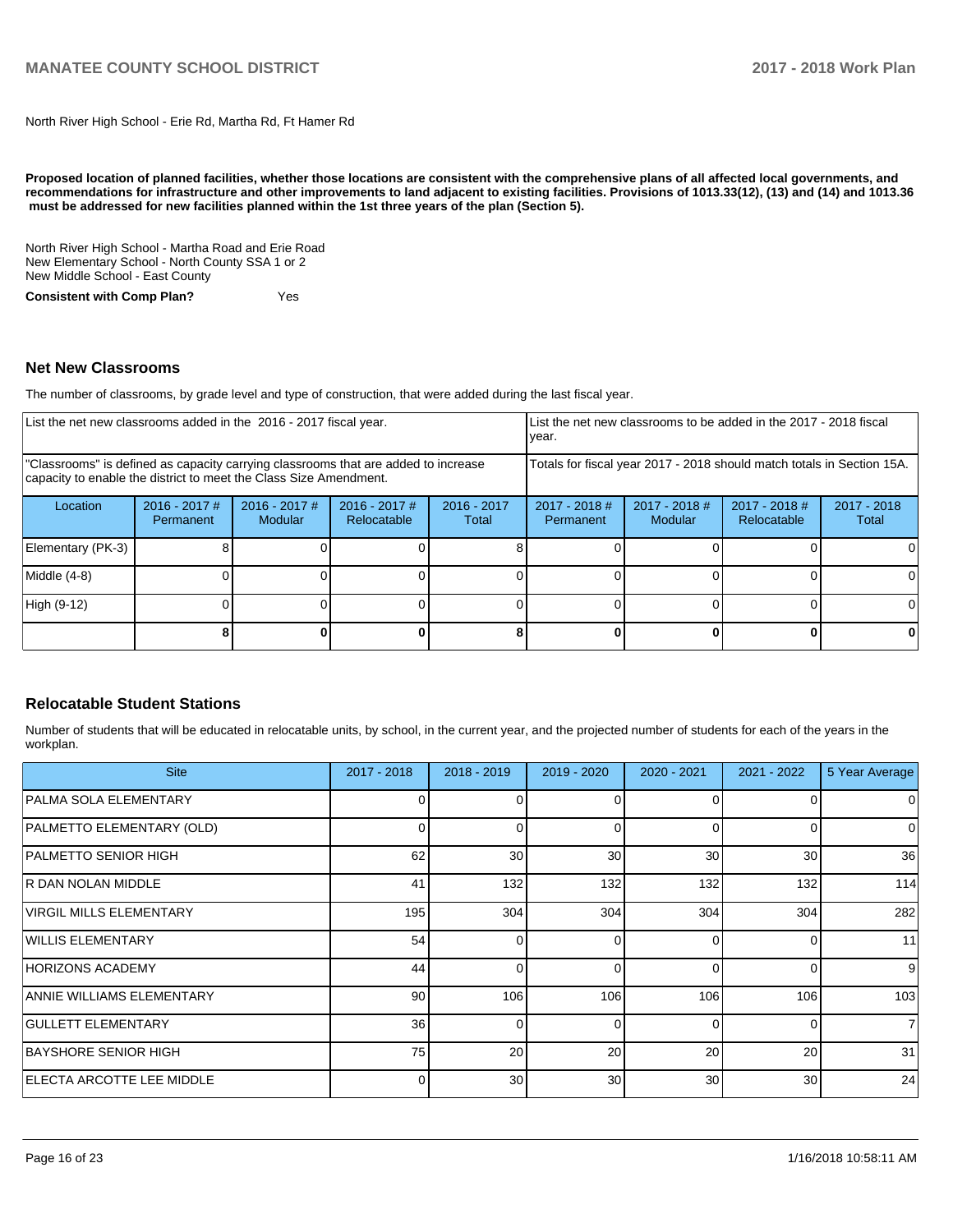| WILLIAM MONROE ROWLETT ELEMENTARY      | 94       | 84             | 84             | 84       | 84             | 86       |
|----------------------------------------|----------|----------------|----------------|----------|----------------|----------|
| MARJORIE G KINNAN ELEMENTARY           | 133      | 148            | 148            | 148      | 148            | 145      |
| <b>GILBERT W MCNEAL ELEMENTARY</b>     | $\Omega$ | 22             | 22             | 22       | 22             | 18       |
| <b>FREEDOM ELEMENTARY</b>              | 146      | 204            | 204            | 204      | 204            | 192      |
| <b>CARLOS E HAILE MIDDLE</b>           | 169      | 130            | 130            | 130      | 130            | 138      |
| LAKEWOOD RANCH SENIOR HIGH             | 450      | 583            | 583            | 583      | 583            | 556      |
| MANATEE SENIOR HIGH                    | 165      | 150            | 150            | 150      | 150            | 153      |
| MANATEE TECHNICAL COLLEGE              | 18       | 0              | 0              | $\Omega$ | $\Omega$       | 4        |
| JESSIE P MILLER ELEMENTARY             | $\Omega$ | $\Omega$       | $\Omega$       | $\Omega$ | $\Omega$       | $\Omega$ |
| MYAKKA CITY ELEMENTARY                 | $\Omega$ | $\mathbf 0$    | $\Omega$       | $\Omega$ | $\Omega$       | 0        |
| <b>ONECO ELEMENTARY</b>                | 90       | $\Omega$       | $\Omega$       | $\Omega$ | $\Omega$       | 18       |
| <b>GENE WITT ELEMENTARY</b>            | 66       | 75             | 75             | 75       | 75             | 73       |
| LINCOLN MEMORIAL ELEMENTARY LEASE BLDG | $\Omega$ | 0              | $\Omega$       | $\Omega$ | $\Omega$       | $\Omega$ |
| G.D. ROGERS GARDEN-BULLOCK ELEMENTARY  | 96       | $\mathbf 0$    | $\Omega$       | $\Omega$ | $\Omega$       | 19       |
| PALMETTO ELEMENTARY (NEW)              | $\Omega$ | $\Omega$       | $\Omega$       | $\Omega$ | $\Omega$       | $\Omega$ |
| <b>BRADEN RIVER HIGH</b>               | 222      | 320            | 320            | 320      | 320            | 300      |
| ANNA MARIA ELEMENTARY                  | 10       | 42             | 42             | 42       | 42             | 36       |
| <b>BALLARD ELEMENTARY</b>              | $\Omega$ | $\Omega$       | $\Omega$       | $\Omega$ | $\Omega$       | 0        |
| <b>BAYSHORE ELEMENTARY</b>             | 41       | 58             | 58             | 58       | 58             | 55       |
| <b>DUETTE ELEMENTARY</b>               | $\Omega$ | 0              | 0              | $\Omega$ | $\Omega$       | 0        |
| <b>MANATEE ELEMENTARY</b>              | $\Omega$ | $\Omega$       | $\Omega$       | $\Omega$ | $\Omega$       | $\Omega$ |
| <b>TARA ELEMENTARY</b>                 | 90       | 30             | 30             | 30       | 30             | 42       |
| LOUISE ROGERS JOHNSON MIDDLE           | 44       | 50             | 50             | 50       | 50             | 49       |
| <b>FLORINE J ABEL ELEMENTARY</b>       | 23       | 30             | 30             | 30       | 30             | 29       |
| <b>IDA M STEWART ELEMENTARY</b>        | 0        | 0              | $\Omega$       | 0        | $\Omega$       | 0        |
| WILLIAM H BASHAW ELEMENTARY            | 58       | 70             | 70             | 70       | 70             | 68       |
| BRADEN RIVER ELEMENTARY                | 76       | 84             | 84             | 84       | 84             | 82       |
| <b>BRADEN RIVER MIDDLE</b>             | 132      | 96             | 96             | 96       | 96             | 103      |
| <b>SEA BREEZE ELEMENTARY</b>           | $\Omega$ | $\overline{0}$ | $\overline{0}$ | $\Omega$ | $\overline{0}$ | 0        |
| <b>BLACKBURN ELEMENTARY</b>            | 51       | 20             | 20             | 20       | 20             | 26       |
| FRANCES WAKELAND ELEMENTARY            | 18       | 89             | 89             | 89       | 89             | 75       |
| W D SUGG MIDDLE                        | 103      | 120            | 120            | 120      | 120            | 117      |
| SARA SCOTT HARLLEE MIDDLE              | 20       | 94             | 94             | 94       | 94             | 79       |
| H S MOODY ELEMENTARY                   | 165      | 160            | 160            | 160      | 160            | 161      |
| <b>MARTHA B KING MIDDLE</b>            | 88       | 87             | 87             | 87       | 87             | 87       |
| ROBERT H PRINE ELEMENTARY              | 88       | 115            | 115            | 115      | 115            | 110      |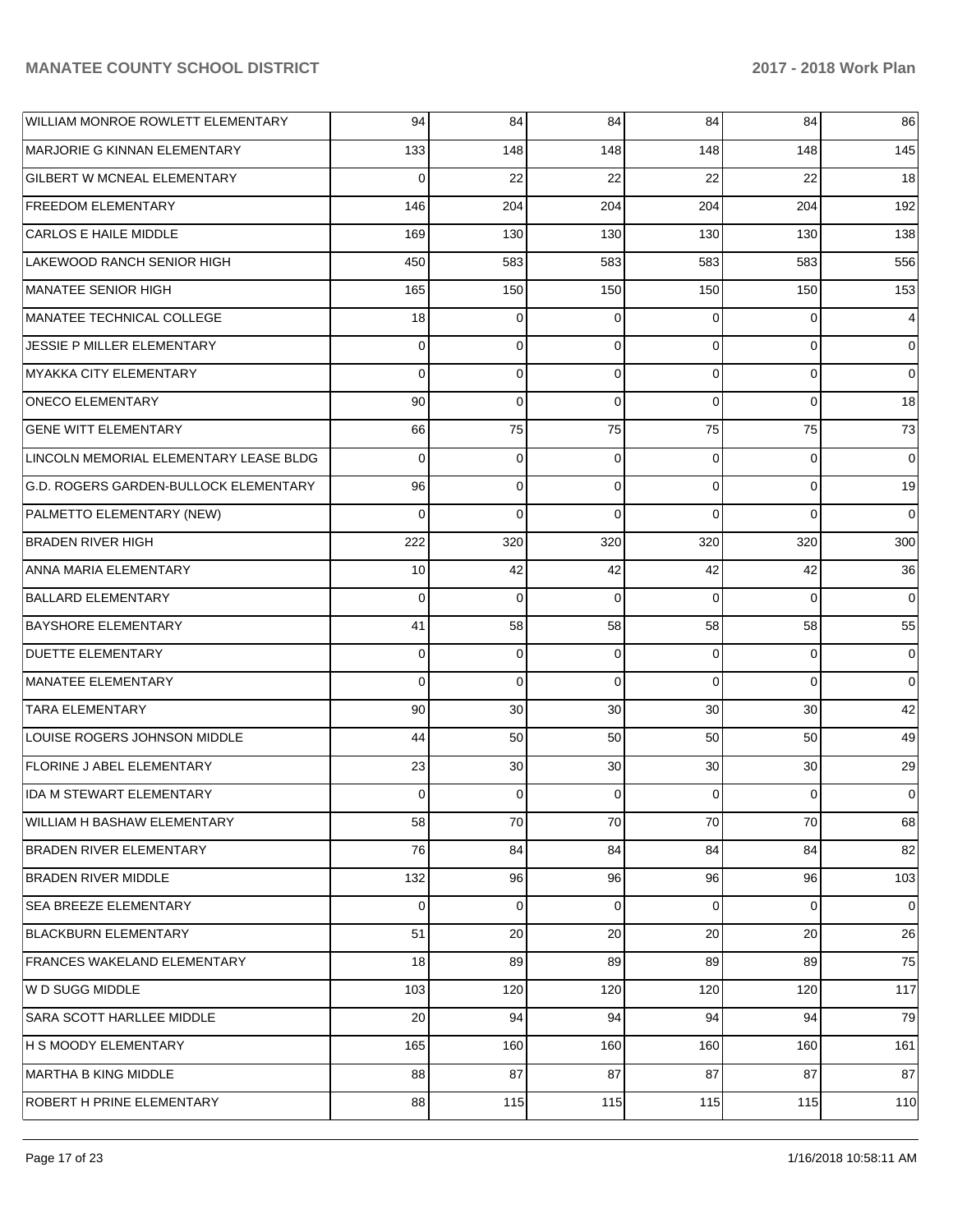| BLANCHE H DAUGHTREY ELEMENTARY                    | 44       | 60     | 60     | 60       | 60     | 57               |
|---------------------------------------------------|----------|--------|--------|----------|--------|------------------|
| <b>SAMOSET ELEMENTARY</b>                         | 22       |        | O      |          |        | 4                |
| SOUTHEAST SENIOR HIGH                             | 197      | 100    | 100    | 100      | 100    | 119              |
| <b>LINCOLN MIDDLE</b>                             | 47       | 20     | 20     | 20       | 20     | 25               |
| <b>JAMES TILLMAN ELEMENTARY</b>                   | 60       | 110    | 110    | 110      | 110    | 100 <sup>1</sup> |
| <b>BUFFALO CREEK MIDDLE</b>                       | $\Omega$ |        | 0      | $\Omega$ | 0      | $\Omega$         |
| <b>PALM VIEW ELEMENTARY</b>                       |          |        | 0      |          |        | $\Omega$         |
| Totals for MANATEE COUNTY SCHOOL DISTRICT         |          |        |        |          |        |                  |
| Total students in relocatables by year.           | 3,623    | 3,773  | 3,773  | 3,773    | 3,773  | 3,743            |
| Total number of COFTE students projected by year. | 41,828   | 41,755 | 41,823 | 41,974   | 42,125 | 41,901           |
| Percent in relocatables by year.                  | 9%       | 9%     | 9%     | 9%       | 9%     | 9%               |

## **Leased Facilities Tracking**

Exising leased facilities and plans for the acquisition of leased facilities, including the number of classrooms and student stations, as reported in the educational plant survey, that are planned in that location at the end of the five year workplan.

| Location                       | # of Leased<br>Classrooms 2017 -<br>2018 | <b>FISH Student</b><br><b>Stations</b> | Owner | # of Leased<br>Classrooms 2021 -<br>2022 | <b>FISH Student</b><br><b>Stations</b> |
|--------------------------------|------------------------------------------|----------------------------------------|-------|------------------------------------------|----------------------------------------|
| ANNA MARIA ELEMENTARY          | $\Omega$                                 | $\Omega$                               |       | $\mathbf 0$                              | <sup>0</sup>                           |
| <b>BALLARD ELEMENTARY</b>      | $\Omega$                                 | $\Omega$                               |       | $\Omega$                                 |                                        |
| <b>BAYSHORE ELEMENTARY</b>     | 0                                        | 0                                      |       | 0                                        | o                                      |
| <b>DUETTE ELEMENTARY</b>       | 0                                        | U                                      |       | 0                                        | o                                      |
| MANATEE ELEMENTARY             | $\Omega$                                 | 0                                      |       | 0                                        | 0                                      |
| MANATEE SENIOR HIGH            | $\Omega$                                 | n                                      |       | $\Omega$                                 | 0                                      |
| MANATEE TECHNICAL COLLEGE      | $\Omega$                                 |                                        |       | $\Omega$                                 | <sup>0</sup>                           |
| JESSIE P MILLER ELEMENTARY     | $\Omega$                                 |                                        |       | $\Omega$                                 |                                        |
| MYAKKA CITY ELEMENTARY         | $\Omega$                                 | $\Omega$                               |       | $\Omega$                                 | U                                      |
| <b>ONECO ELEMENTARY</b>        | $\Omega$                                 | $\Omega$                               |       | $\Omega$                                 | <sup>0</sup>                           |
| <b>PALM VIEW ELEMENTARY</b>    | 0                                        | 0                                      |       | 0                                        | <sup>0</sup>                           |
| <b>PALMA SOLA ELEMENTARY</b>   | 0                                        | 0                                      |       | 0                                        | 0                                      |
| PALMETTO ELEMENTARY (OLD)      | $\Omega$                                 | 0                                      |       | 0                                        | 0                                      |
| <b>PALMETTO SENIOR HIGH</b>    | 0                                        | 0                                      |       | 0                                        | <sup>0</sup>                           |
| ROBERT H PRINE ELEMENTARY      | $\Omega$                                 |                                        |       | 0                                        |                                        |
| BLANCHE H DAUGHTREY ELEMENTARY | U                                        |                                        |       | $\Omega$                                 |                                        |
| SAMOSET ELEMENTARY             | $\Omega$                                 | $\Omega$                               |       | 0                                        |                                        |
| SOUTHEAST SENIOR HIGH          | $\Omega$                                 | O                                      |       | 0                                        |                                        |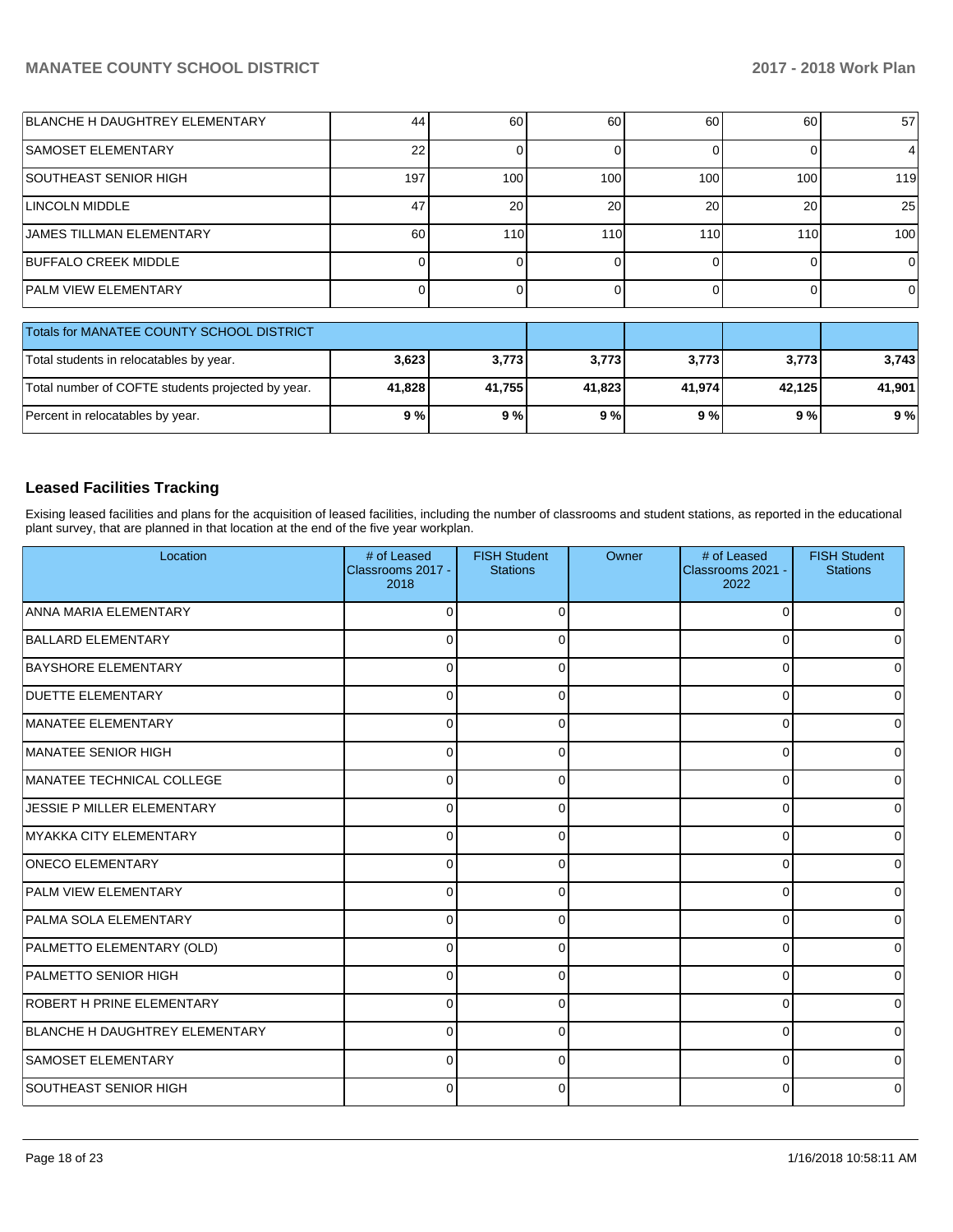| <b>LINCOLN MIDDLE</b>                  | $\overline{0}$ | 0        | $\overline{0}$ |          |
|----------------------------------------|----------------|----------|----------------|----------|
| JAMES TILLMAN ELEMENTARY               | 0              | 0        | 0              |          |
| <b>BLACKBURN ELEMENTARY</b>            | $\mathbf 0$    | 0        | 0              |          |
| <b>FRANCES WAKELAND ELEMENTARY</b>     | $\mathbf 0$    | 0        | 0              |          |
| W D SUGG MIDDLE                        | $\mathbf 0$    | 0        | 0              |          |
| SARA SCOTT HARLLEE MIDDLE              | $\mathbf 0$    | 0        | 0              |          |
| <b>H S MOODY ELEMENTARY</b>            | $\mathbf 0$    | 0        | 0              |          |
| MARTHA B KING MIDDLE                   | $\mathbf 0$    | 0        | 0              |          |
| <b>FLORINE J ABEL ELEMENTARY</b>       | $\mathbf 0$    | 0        | 0              |          |
| IDA M STEWART ELEMENTARY               | $\mathbf 0$    | 0        | 0              |          |
| WILLIAM H BASHAW ELEMENTARY            | $\mathbf 0$    | 0        | 0              |          |
| <b>BRADEN RIVER ELEMENTARY</b>         | $\mathbf 0$    | 0        | 0              |          |
| <b>BRADEN RIVER MIDDLE</b>             | $\mathbf 0$    | 0        | 0              |          |
| <b>SEA BREEZE ELEMENTARY</b>           | $\mathbf 0$    | 0        | 0              |          |
| <b>TARA ELEMENTARY</b>                 | $\mathbf 0$    | 0        | 0              |          |
| LOUISE ROGERS JOHNSON MIDDLE           | $\mathbf 0$    | 0        | 0              |          |
| <b>GENE WITT ELEMENTARY</b>            | $\mathbf 0$    | 0        | 0              |          |
| LINCOLN MEMORIAL ELEMENTARY LEASE BLDG | $\mathbf 0$    | 0        | 0              |          |
| CARLOS E HAILE MIDDLE                  | $\Omega$       | 0        | 0              |          |
| LAKEWOOD RANCH SENIOR HIGH             | $\mathbf 0$    | 0        | 0              |          |
| <b>BAYSHORE SENIOR HIGH</b>            | $\Omega$       | 0        | 0              |          |
| ELECTA ARCOTTE LEE MIDDLE              | $\mathbf 0$    | 0        | 0              |          |
| WILLIAM MONROE ROWLETT ELEMENTARY      | $\mathbf 0$    | 0        | 0              |          |
| MARJORIE G KINNAN ELEMENTARY           | $\mathbf 0$    | 0        | 0              |          |
| <b>GILBERT W MCNEAL ELEMENTARY</b>     | $\Omega$       |          | 0              |          |
| <b>FREEDOM ELEMENTARY</b>              | $\mathbf 0$    | 0        | 0              | 0        |
| R DAN NOLAN MIDDLE                     | 0              | 0        | 0              | 0        |
| VIRGIL MILLS ELEMENTARY                | $\pmb{0}$      | $\Omega$ | 0              | 0        |
| <b>BRADEN RIVER HIGH</b>               | $\pmb{0}$      | 0        | 0              | 0        |
| <b>WILLIS ELEMENTARY</b>               | $\pmb{0}$      | 0        | 0              | $\Omega$ |
| <b>HORIZONS ACADEMY</b>                | $\pmb{0}$      | 0        | 0              | 0        |
| ANNIE WILLIAMS ELEMENTARY              | $\pmb{0}$      | 0        | 0              | $\Omega$ |
| <b>GULLETT ELEMENTARY</b>              | $\pmb{0}$      | 0        | 0              | 0        |
| <b>BUFFALO CREEK MIDDLE</b>            | $\pmb{0}$      | 0        | 0              | $\Omega$ |
| G.D. ROGERS GARDEN-BULLOCK ELEMENTARY  | $\mathbf 0$    | 0        | 0              | 0        |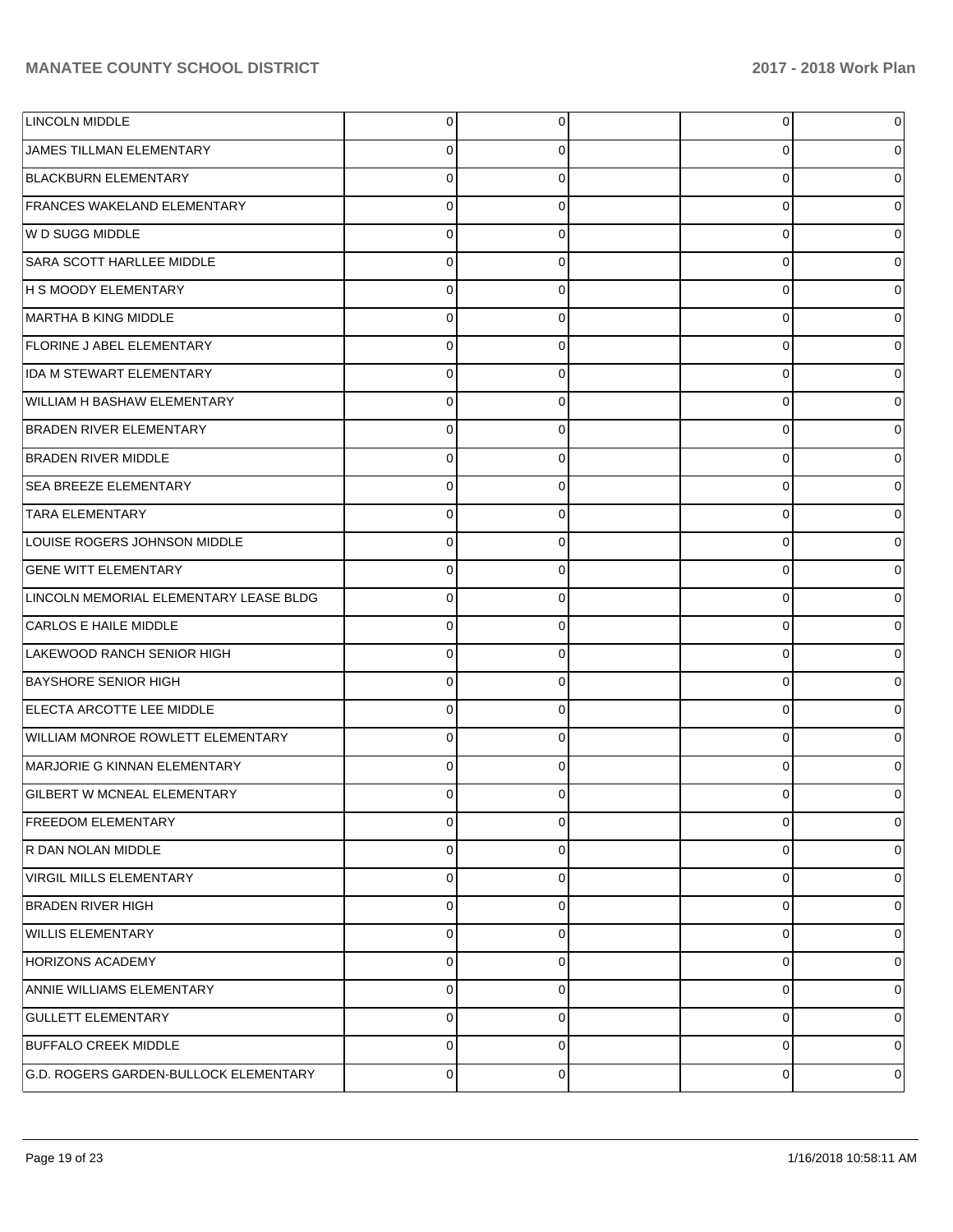| PALMETTO ELEMENTARY (NEW) |  |  |  |
|---------------------------|--|--|--|
|                           |  |  |  |

#### **Failed Standard Relocatable Tracking**

Relocatable units currently reported by school, from FISH, and the number of relocatable units identified as 'Failed Standards'.

Nothing reported for this section.

## **Planning**

#### **Class Size Reduction Planning**

**Plans approved by the school board that reduce the need for permanent student stations such as acceptable school capacity levels, redistricting, busing, year-round schools, charter schools, magnet schools, public-private partnerships, multitrack scheduling, grade level organization, block scheduling, or other alternatives.**

The District has ten charter schools and t wo conversion charter schools with a current enrollment of 6,642. The School Board approved the following school capacity levels: Elementary Schools 110% by School Service Area (SSA) of FISH capacity; Middle Schools 105% by SSA of FISH capacity; and High Schools 100% district-wide of FISH capacity. Re-districting is contemplated to level capacity among district schools. The District also offers magnet schools, virtual schools and an extensive choice program to better utilize facilities within the District.

#### **School Closure Planning**

**Plans for the closure of any school, including plans for disposition of the facility or usage of facility space, and anticipated revenues.** 

In 2017/2018 the District anticipates closing Wakeland Elementary and combining it with Johnson Middle School to create a K-8 IB School.

# **Long Range Planning**

#### **Ten-Year Maintenance**

District projects and locations regarding the projected need for major renovation, repair, and maintenance projects within the district in years 6-10 beyond the projects plans detailed in the five years covered by the work plan.

Nothing reported for this section.

#### **Ten-Year Capacity**

Schedule of capital outlay projects projected to ensure the availability of satisfactory student stations for the projected student enrollment in K-12 programs for the future 5 years beyond the 5-year district facilities work program.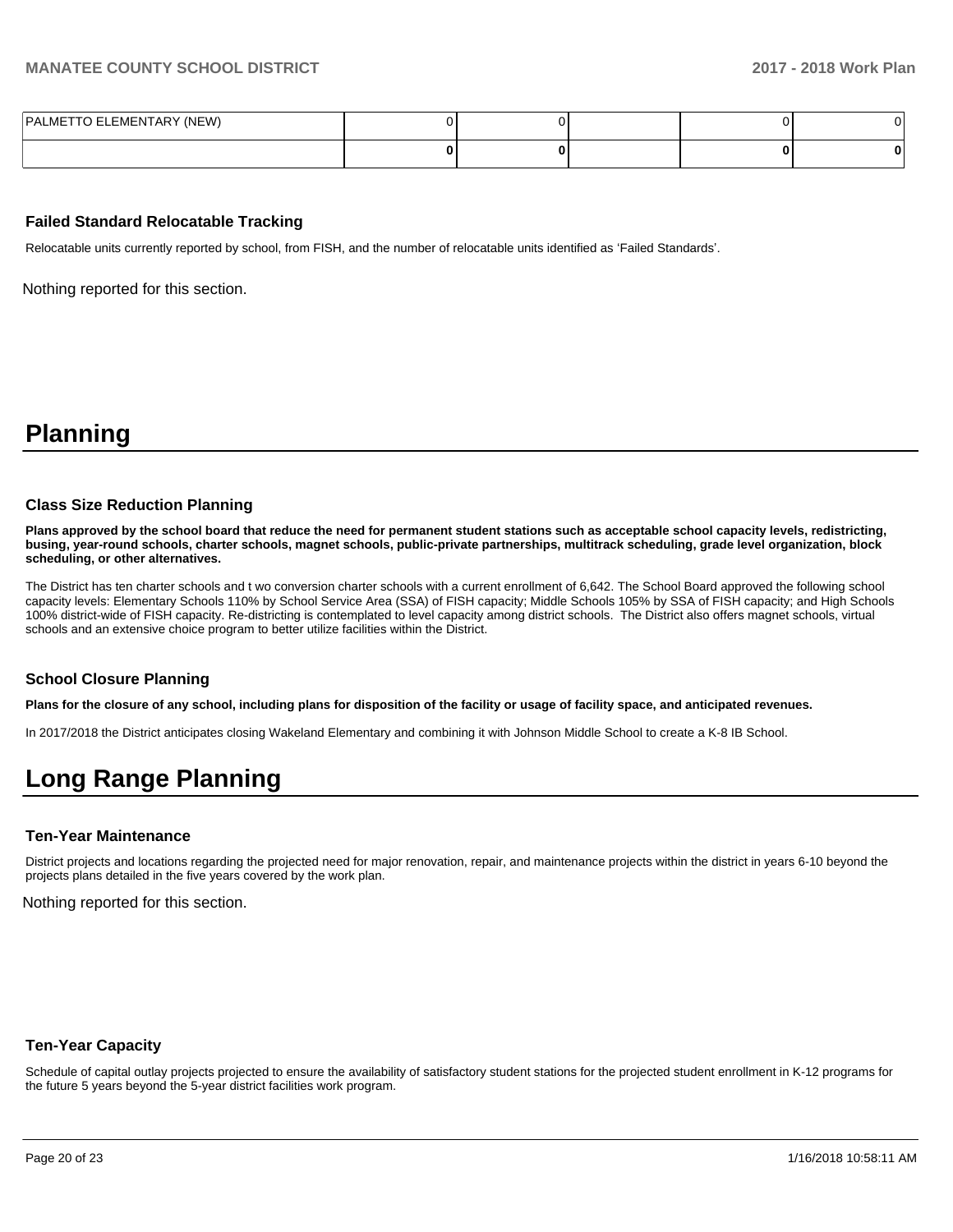| Project         | Location, Community, Quadrant or other<br>general location | 2021 - 2022 / 2026 - 2027<br><b>Projected Cost</b> |  |
|-----------------|------------------------------------------------------------|----------------------------------------------------|--|
| New K-8 School  | SSA/Location 1                                             | \$45,000,000                                       |  |
| New K-8 School  | SSA/Location 2                                             | \$45,000,000                                       |  |
| New K-8 School  | SSA/Location 3                                             | \$45,000,000                                       |  |
| New High School | SSA/Location 2                                             | \$90,000,000                                       |  |
|                 |                                                            | \$225,000,000                                      |  |

#### **Ten-Year Planned Utilization**

Schedule of planned capital outlay projects identifying the standard grade groupings, capacities, and planned utilization rates of future educational facilities of the district for both permanent and relocatable facilities.

| <b>Grade Level Projections</b>  | <b>FISH</b><br><b>Student</b><br><b>Stations</b> | Actual 2016 -<br>2017 FISH<br>Capacity | Actual<br>$2016 -$<br>2017<br><b>COFTE</b> | Actual 2016 - 2017<br><b>Utilization</b> | Actual 2017 - 2018 / 2026 - 2027 new<br>Student Capacity to be added/removed | Projected 2026<br>2027 COFTE | Projected 2026 -<br>2027 Utilization |
|---------------------------------|--------------------------------------------------|----------------------------------------|--------------------------------------------|------------------------------------------|------------------------------------------------------------------------------|------------------------------|--------------------------------------|
| Elementary - District<br>Totals | 24,569                                           | 24,569                                 | 21,133.62                                  | 86.02 %                                  | $-885$                                                                       | 21,315                       | 90.00 %                              |
| Middle - District Totals        | 14,015                                           | 12,608                                 | 10.066.74                                  | 79.85 %                                  | 1,396                                                                        | 12,606                       | 90.02 %                              |
| High - District Totals          | 11,783                                           | 11,191                                 | 10.235.94                                  | 91.47 %                                  | 5,592                                                                        | 14.816                       | 88.28%                               |
| Other - ESE, etc                | 1.953                                            | 2.229                                  | 282.57                                     | 12.70 %                                  | $-44$                                                                        | 750                          | 34.32 %                              |
|                                 | 52.320                                           | 50,597                                 | 41,718.87                                  | 82.45 %                                  | 6,059                                                                        | 49,487                       | 87.35 %                              |

**Combination schools are included with the middle schools for student stations, capacity, COFTE and utilization purposes because these facilities all have a 90% utilization factor. Use this space to explain or define the grade groupings for combination schools.** 

No comments to report.

#### **Ten-Year Infrastructure Planning**

**Proposed Location of Planned New, Remodeled, or New Additions to Facilities in 06 thru 10 out years (Section 28).**

Bayshore Elementary Classroom Addition & Traffic Improvements Freedom Elementary Classroom Addition & Traffic Improvements Braden River High School Classroom Addition"

Plans for closure of any school, including plans for disposition of the facility or usage of facility space, and anticipated revenues in the 06 thru 10 out **years (Section 29).**

Nothing reported for this section.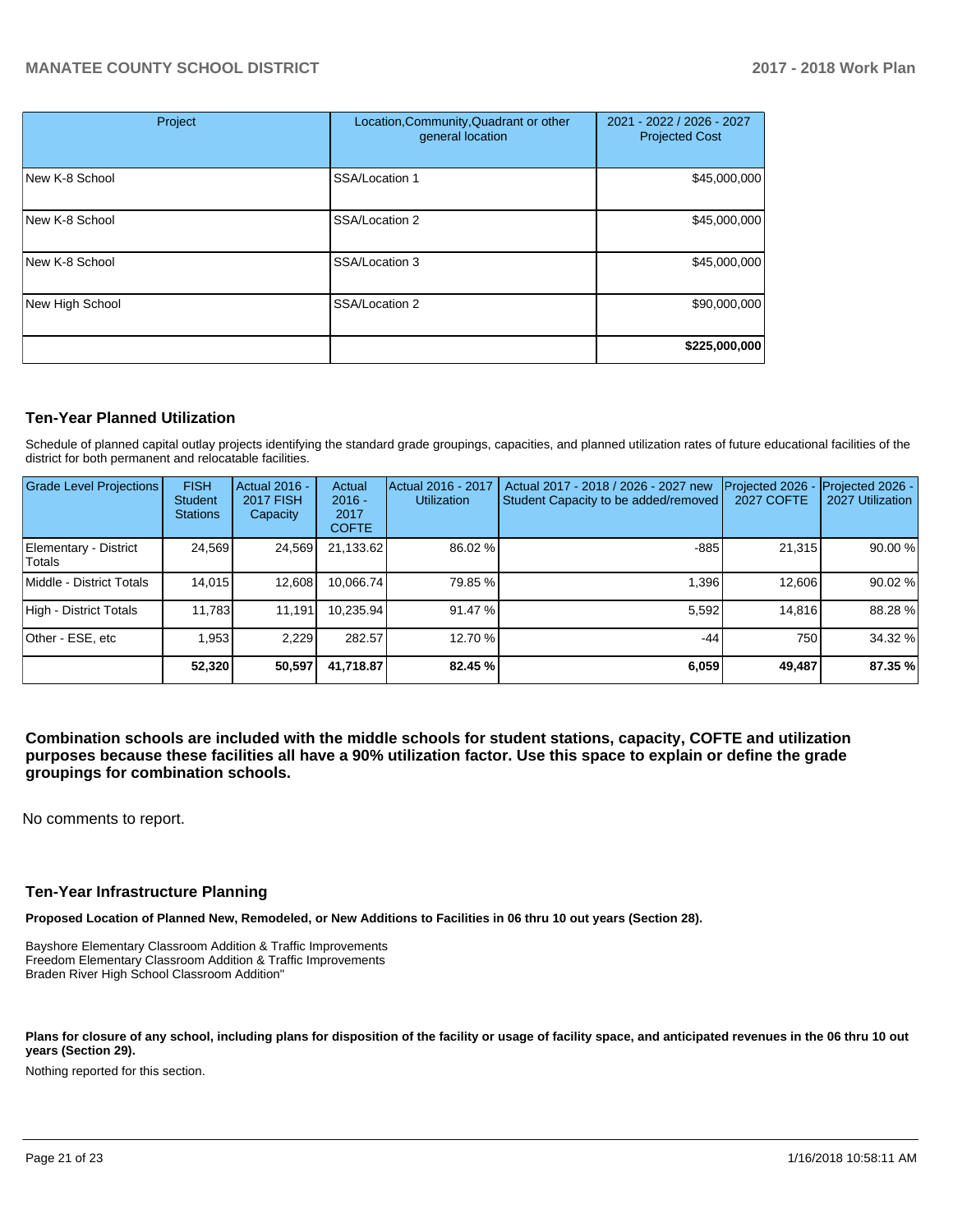#### **Twenty-Year Maintenance**

District projects and locations regarding the projected need for major renovation, repair, and maintenance projects within the district in years 11-20 beyond the projects plans detailed in the five years covered by the work plan.

Nothing reported for this section.

#### **Twenty-Year Capacity**

Schedule of capital outlay projects projected to ensure the availability of satisfactory student stations for the projected student enrollment in K-12 programs for the future 11-20 years beyond the 5-year district facilities work program.

| Project        | Location, Community, Quadrant or other<br>general location | 2026 - 2027 / 2036 - 2037<br><b>Projected Cost</b> |
|----------------|------------------------------------------------------------|----------------------------------------------------|
| New K-8 School | SSA/Location 1                                             | \$50,000,000                                       |
| New K-8 School | SSA/Location 4                                             | \$50,000,000                                       |
|                |                                                            | \$100,000,000                                      |

## **Twenty-Year Planned Utilization**

Schedule of planned capital outlay projects identifying the standard grade groupings, capacities, and planned utilization rates of future educational facilities of the district for both permanent and relocatable facilities.

| <b>Grade Level Projections</b>         | <b>FISH</b><br><b>Student</b><br><b>Stations</b> | Actual 2016 -<br><b>2017 FISH</b><br>Capacity | Actual<br>$2016 -$<br>2017<br><b>COFTE</b> | Actual 2016 - 2017<br><b>Utilization</b> | Actual 2017 - 2018 / 2036 - 2037 new<br>Student Capacity to be added/removed | Projected 2036<br>2037 COFTE | Projected 2036 -<br>2037 Utilization |
|----------------------------------------|--------------------------------------------------|-----------------------------------------------|--------------------------------------------|------------------------------------------|------------------------------------------------------------------------------|------------------------------|--------------------------------------|
| Elementary - District<br><b>Totals</b> | 24,569                                           | 24,569                                        | 21,133.62                                  | 86.02 %                                  | $-1,285$                                                                     | 22,500                       | 96.63%                               |
| Middle - District Totals               | 14.015                                           | 12,608                                        | 10.066.74                                  | 79.85 %                                  | 4.095                                                                        | 15.033                       | 90.00 %                              |
| High - District Totals                 | 11,783                                           | 11.191                                        | 10.235.94                                  | 91.47 %                                  | 5.592                                                                        | 15.688                       | 93.48 %                              |
| Other - ESE, etc                       | .953                                             | 2.229                                         | 282.57                                     | 12.70 %                                  | $-44$                                                                        | 750                          | 34.32 %                              |
|                                        | 52,320                                           | 50,597                                        | 41,718.87                                  | 82.45 %                                  | 8,358                                                                        | 53,971                       | 91.55 %                              |

**Combination schools are included with the middle schools for student stations, capacity, COFTE and utilization purposes because these facilities all have a 90% utilization factor. Use this space to explain or define the grade groupings for combination schools.** 

No comments to report.

#### **Twenty-Year Infrastructure Planning**